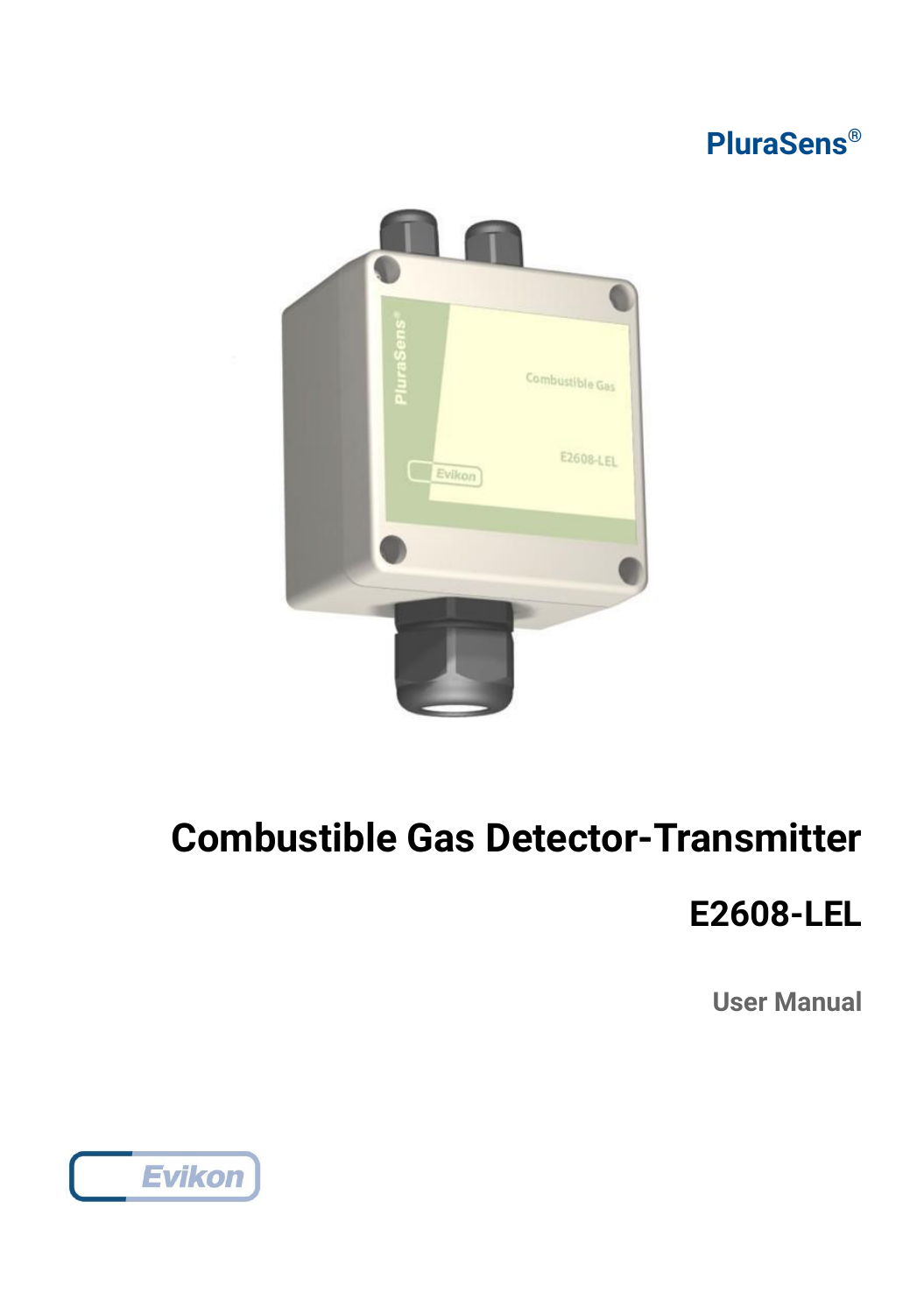# **Table of contents**

| Acetylene                                                                 | 4              |
|---------------------------------------------------------------------------|----------------|
| <b>Butane</b>                                                             | $\sqrt{5}$     |
| Hexane                                                                    | 6              |
| Hydrogen                                                                  | $\overline{7}$ |
| Methane                                                                   | 8              |
| Octane                                                                    | 9              |
| Propane                                                                   | 10             |
| Specifications                                                            | 11             |
| Product description                                                       | 13             |
| Safety requirements                                                       | 13             |
| Operating conditions                                                      | 13             |
| Installation guidelines<br>Wall mount version<br>Duct mount version       | 14<br>14<br>14 |
| Mounting dimensions                                                       | 15             |
| Sensor probe handling                                                     | 16             |
| Gas sensor replacement procedures                                         | 16             |
| <b>Electrical connections</b><br>Correct and incorrect cabling for 24 VAC | 17<br>19       |
| Operation                                                                 | 20             |
| Maintenance                                                               | 20             |
| Calibration                                                               | 20             |
| Delivery set<br>Order code for E2608-LEL options                          | 21<br>21       |
| Configuring                                                               | 22             |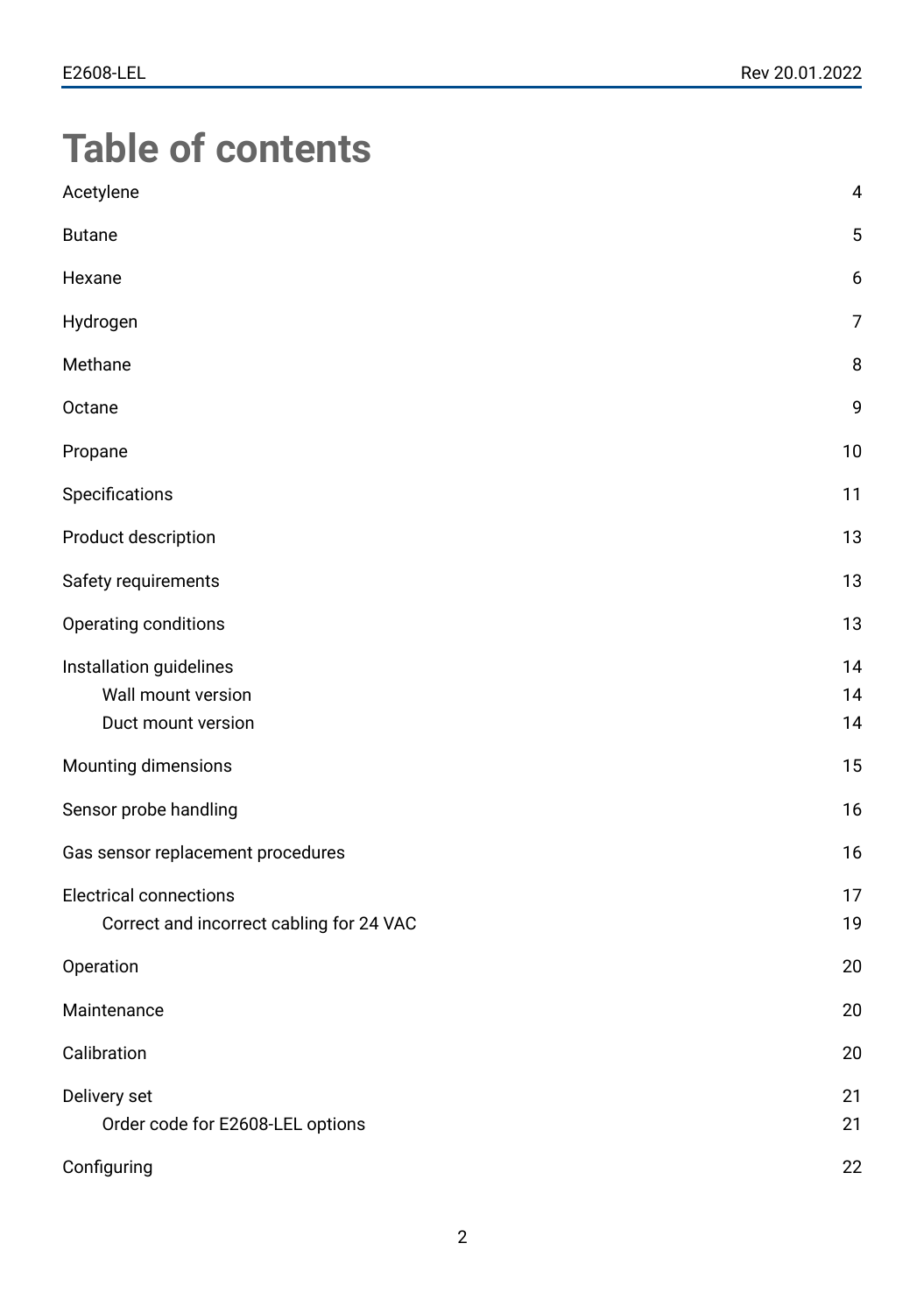| Return to default settings      | 22 |
|---------------------------------|----|
| <b>Modbus RTU Communication</b> | 23 |
| RS485 communication interface   | 23 |
| Communication parameters        | 23 |
| Modbus holding registers        | 23 |
| Warranty                        | 27 |
| Manufacturer contacts           | 28 |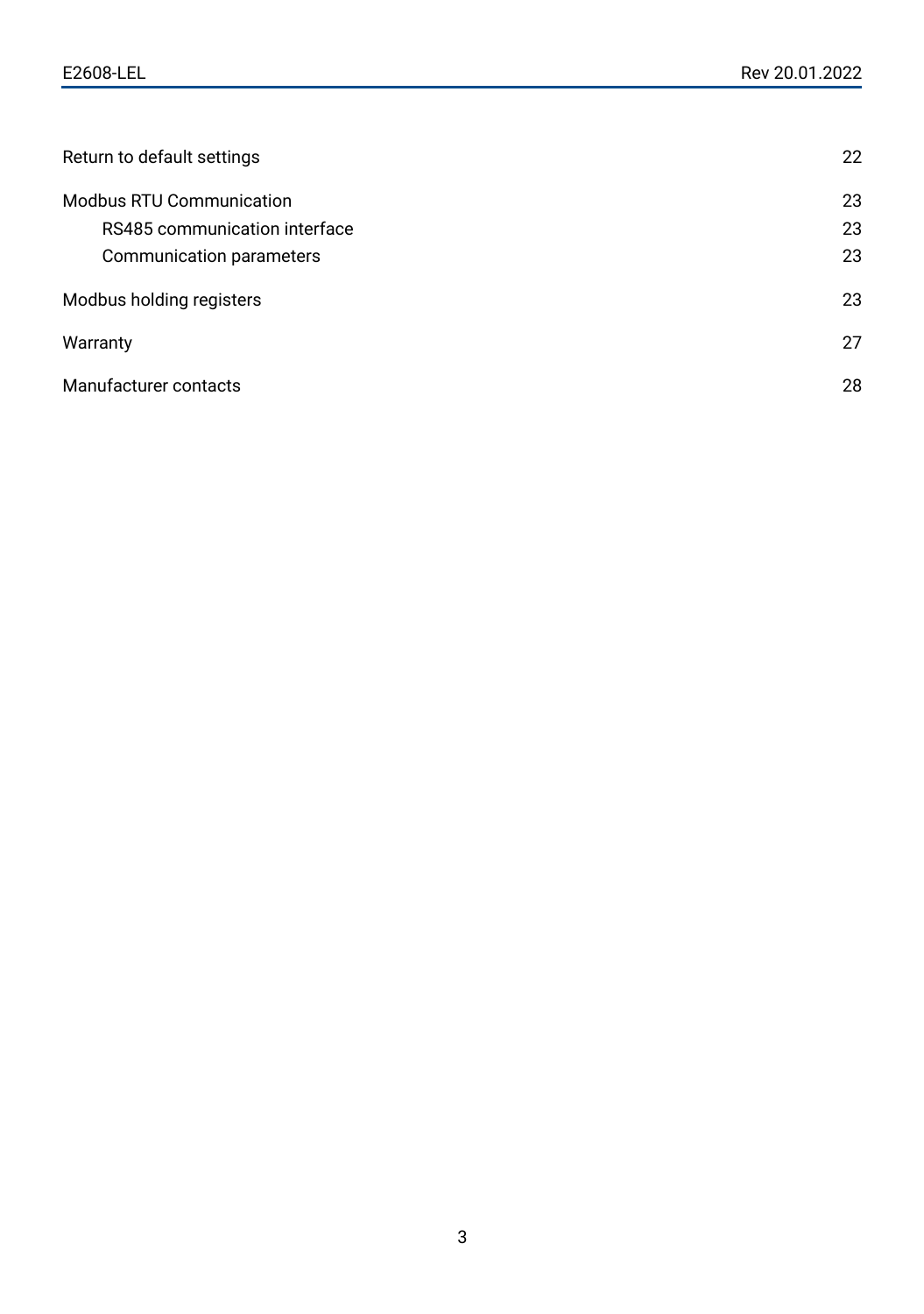#### <span id="page-3-0"></span>**Acetylene**

A colorless flammable gas, lighter than air. Mixtures with air are explosive. It results from the interaction of calcium carbide with water. In industrial production, acetylene is mainly manufactured by the pyrolysis of light hydrocarbons.

Acetylene is widely used for welding and cutting of metals. The usage of acetylene as a feedstock in the chemical industry declines due to cost and environmental considerations.

Synonyms/Trade Names: Ethine, Ethyne.

| <b>Chemical formula</b>       |                                            | HC=CH                                                                                                                                                                                                                                                                                                                        |
|-------------------------------|--------------------------------------------|------------------------------------------------------------------------------------------------------------------------------------------------------------------------------------------------------------------------------------------------------------------------------------------------------------------------------|
| Molar weight                  |                                            | 26                                                                                                                                                                                                                                                                                                                           |
| Relative gas density (to air) |                                            | 0.90                                                                                                                                                                                                                                                                                                                         |
| Conversion                    |                                            | 1 ppm = $1.06 \text{ mg/m}^3$                                                                                                                                                                                                                                                                                                |
| Boiling point                 |                                            | $-84 °C$                                                                                                                                                                                                                                                                                                                     |
|                               | Low explosive limit (LEL), % vol. in air   | $2.3*(2.5**)$                                                                                                                                                                                                                                                                                                                |
|                               | Upper explosive limit (UEL), % vol. in air | 100                                                                                                                                                                                                                                                                                                                          |
| <b>Odor</b>                   |                                            | Odorless or with a faint ethereal smell if pure. The<br>commercial-grade may have a garlic-like smell due to<br>impurities.                                                                                                                                                                                                  |
| Hazards                       |                                            | Highly flammable.<br>Gas/air mixtures are explosive. Forms explosive<br>acetylide compounds with copper, mercury, silver &<br>brasses (containing more than 66% copper).<br>Asphyxiant. Non-toxic, but, when generated from calcium  <br>carbide, it can contain toxic impurities such as traces of<br>phosphine and arsine. |
| limits<br>Exposure<br>(NIOSH) | <b>REL C</b>                               | 2662 mg/m <sup>3</sup> /2500 ppm                                                                                                                                                                                                                                                                                             |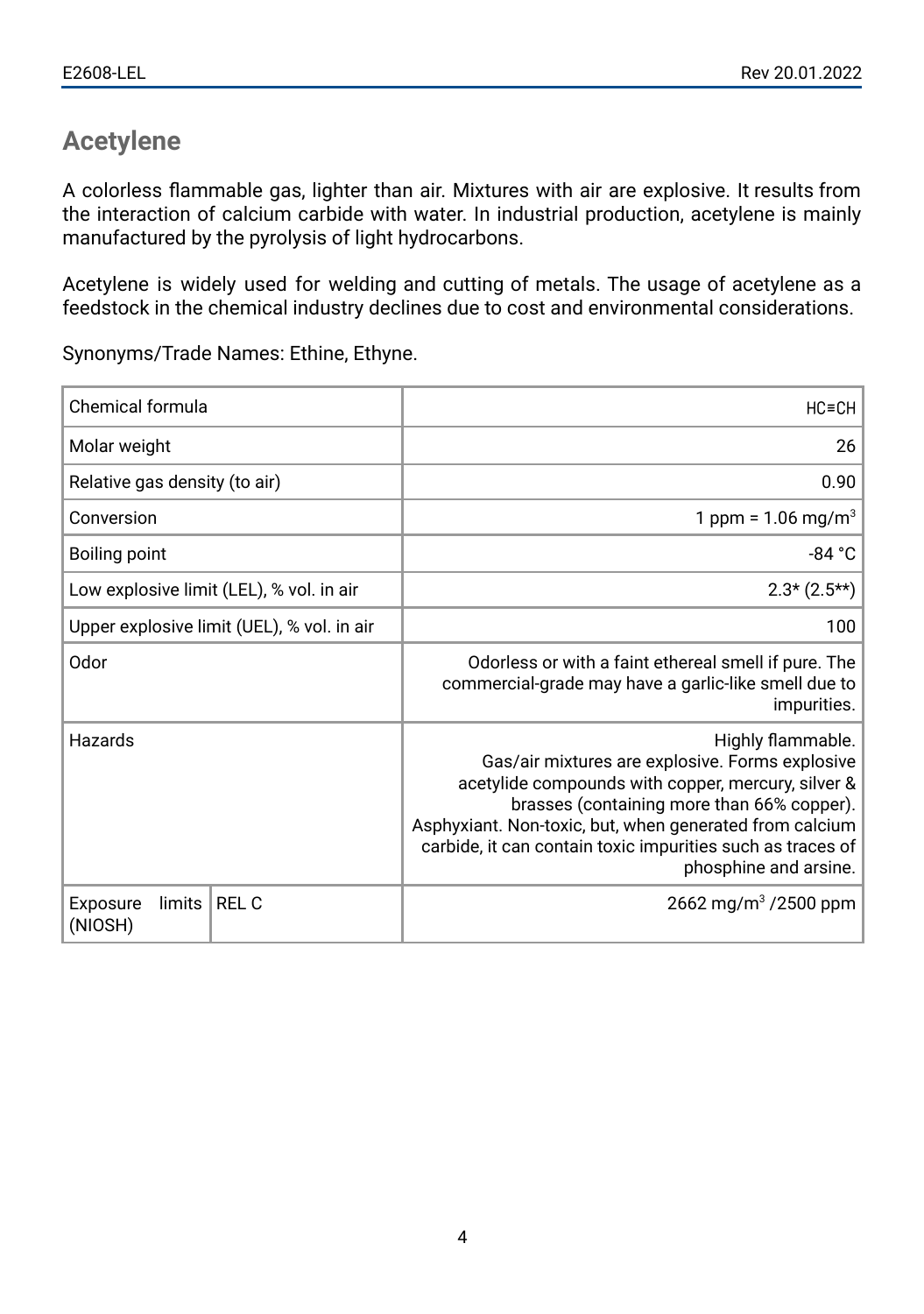#### <span id="page-4-0"></span>**Butane**

A colorless flammable gas that is heavier than air. The term "butane" is used for any of two structural isomers (n-butane or iso-butane, with unbranched and branched-chain respectively) or for their mixture. Occurs in light petroleum fractions.

Butane is used mainly as a fuel and as a feedstock in organic synthesis. It is applied also as a propellant in aerosol sprays and may be used as an ozone-friendly refrigerant.

Mixtures of butane with propane and other hydrocarbons are referred to as LPG (liquefied petroleum gas).

| Chemical formula                         |                                            | n-butane<br>$CH3CH2CH2CH3$                                                                                                                                                                                                                                                                                                    | iso-butane<br>$CH3CH(CH3)CH3$ |
|------------------------------------------|--------------------------------------------|-------------------------------------------------------------------------------------------------------------------------------------------------------------------------------------------------------------------------------------------------------------------------------------------------------------------------------|-------------------------------|
| Molar weight                             |                                            |                                                                                                                                                                                                                                                                                                                               | 58                            |
| Relative gas density (to air)            |                                            |                                                                                                                                                                                                                                                                                                                               | 2.0                           |
| Conversion                               |                                            | 1 ppm = $2.38 \text{ mg/m}^3$                                                                                                                                                                                                                                                                                                 |                               |
| Boiling point                            |                                            | $-0.56 °C$<br>$-11.7 °C$                                                                                                                                                                                                                                                                                                      |                               |
| Low explosive limit (LEL), % vol. in air |                                            | $1.4*$ (1.6**)                                                                                                                                                                                                                                                                                                                | $1.5*(1.8**)$                 |
|                                          | Upper explosive limit (UEL), % vol. in air | 8.4                                                                                                                                                                                                                                                                                                                           | 9.6                           |
| Odor                                     |                                            | Gasoline-like odor                                                                                                                                                                                                                                                                                                            |                               |
| Hazards                                  |                                            | Highly flammable.<br>Inhalation of butane can cause euphoria, drowsiness,<br>narcosis, asphyxia, cardiac arrhythmia, fluctuations in<br>blood pressure, and temporary memory loss, when<br>abused directly from a highly pressurized container, and<br>can result in death from asphyxiation and ventricular<br>fibrillation. |                               |
| Exposure<br>limits<br>(NIOSH)            | <b>TWA</b>                                 | 1900 mg/m <sup>3</sup> /800 ppm                                                                                                                                                                                                                                                                                               | Not established               |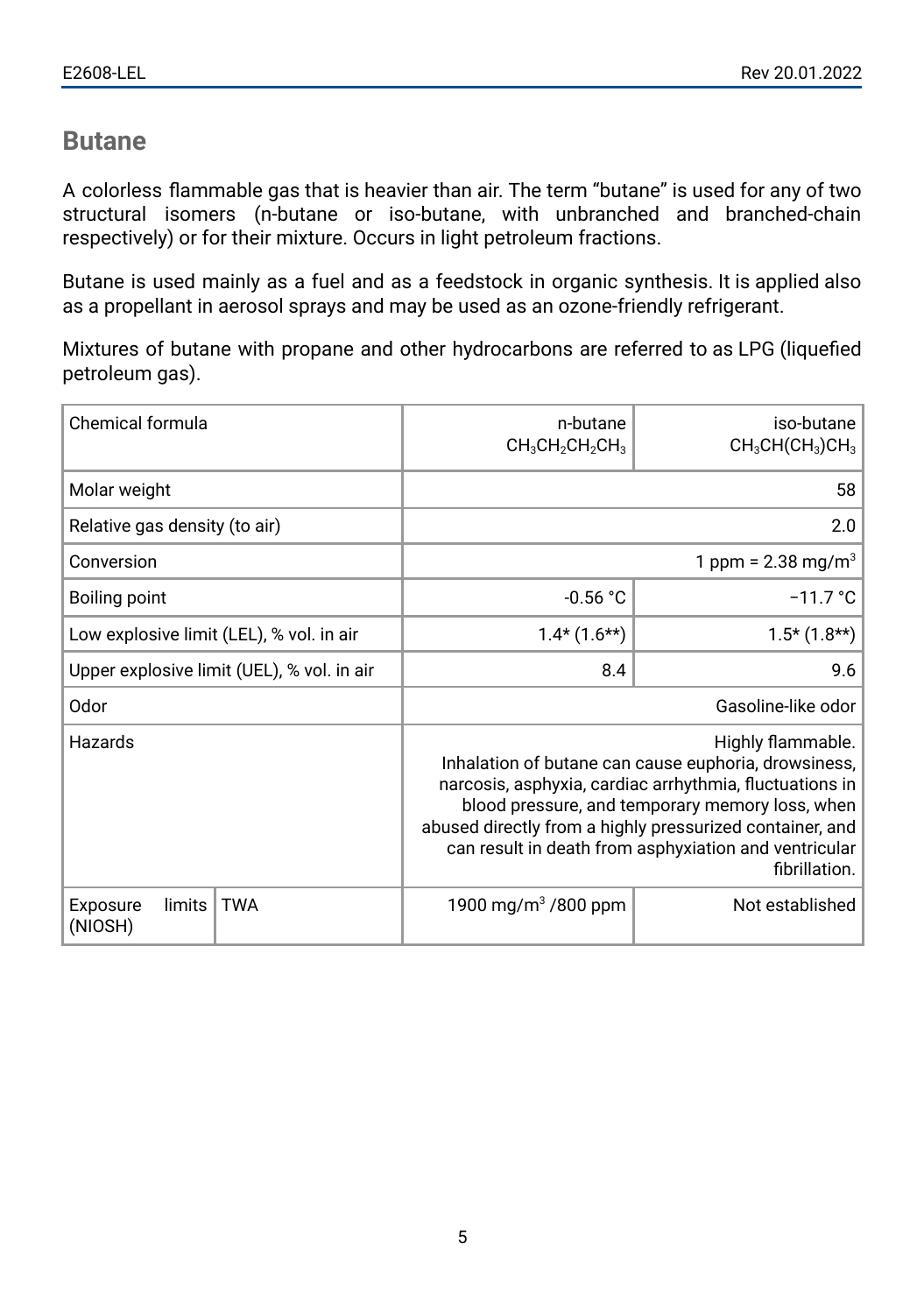#### <span id="page-5-0"></span>**Hexane**

A colorless flammable gas that is heavier than air. Hexane is a constituent component of gasoline. It is widely used in solvents as it is cheap, relatively safe and largely unreactive. It is also used as an industrial cleaner and degreaser and is an ingredient in many consumer products.

| Chemical formula                         |                                            | $C_6H_{14}$                                                                                                                          |
|------------------------------------------|--------------------------------------------|--------------------------------------------------------------------------------------------------------------------------------------|
| Molar weight                             |                                            | 86.18                                                                                                                                |
| Relative gas density (to air)            |                                            | 2.97                                                                                                                                 |
| Conversion                               |                                            | 1 ppm = $3.52 \text{ mg/m}^3$                                                                                                        |
| <b>Boiling point</b>                     |                                            | 68.7 °C                                                                                                                              |
| Low explosive limit (LEL), % vol. in air |                                            | $1.0*(1.2**)$                                                                                                                        |
|                                          | Upper explosive limit (UEL), % vol. in air | 7.5                                                                                                                                  |
| Odor                                     |                                            | Petroleum-like odor                                                                                                                  |
| Hazards                                  |                                            | Highly flammable.<br>Inhalation of hexane can cause irritation of respiratory<br>tract, cough, mild depression, cardiac arrhythmias. |
| <b>Exposure limits</b>                   | <b>TWA</b>                                 | 1800 mg/m <sup>3</sup> /500 ppm                                                                                                      |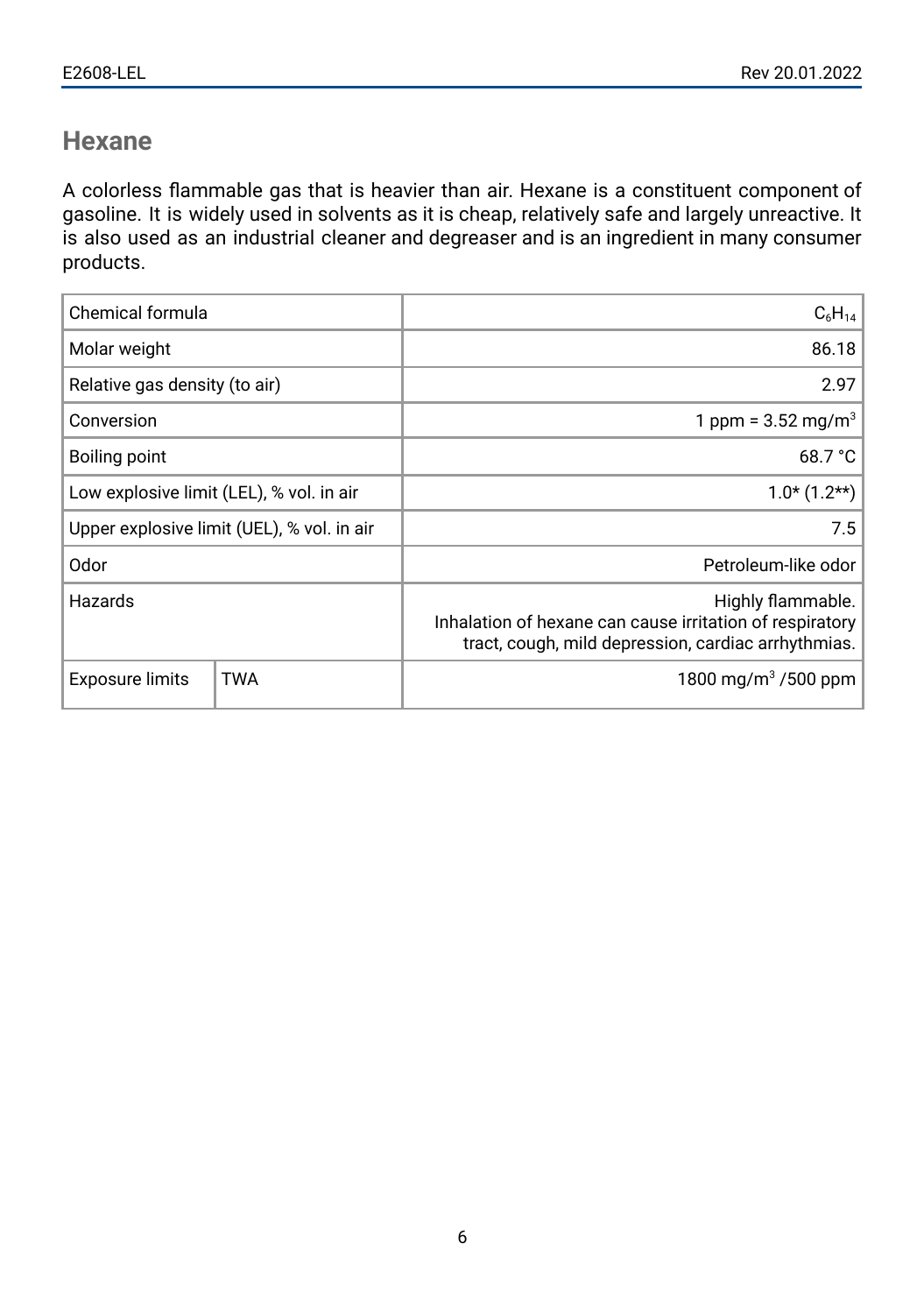## <span id="page-6-0"></span>**Hydrogen**

A colorless, odorless, flammable gas that is much lighter than air. Mixtures with air are explosive. Results from the interaction of acids, bases, and water with active metals and from the electrolysis of aqueous solutions. In industrial production, the main source of hydrogen is hydrocarbons.

| Chemical formula                           | H <sub>2</sub>                                              |
|--------------------------------------------|-------------------------------------------------------------|
| Molar weight                               | $\overline{2}$                                              |
| Relative gas density (to air)              | 0.07                                                        |
| Conversion                                 | 1 ppm = $0.0818$ mg/m <sup>3</sup>                          |
| Boiling point                              | $-252.88 °C$                                                |
| Low explosive limit (LEL), % vol. in air   | 4.0                                                         |
| Upper explosive limit (UEL), % vol. in air | 75                                                          |
| Odor                                       | <b>Odorless</b>                                             |
| Hazards                                    | Flammable forms explosive mixtures with air.<br>Asphyxiant. |
| <b>Exposure limits</b>                     | not established                                             |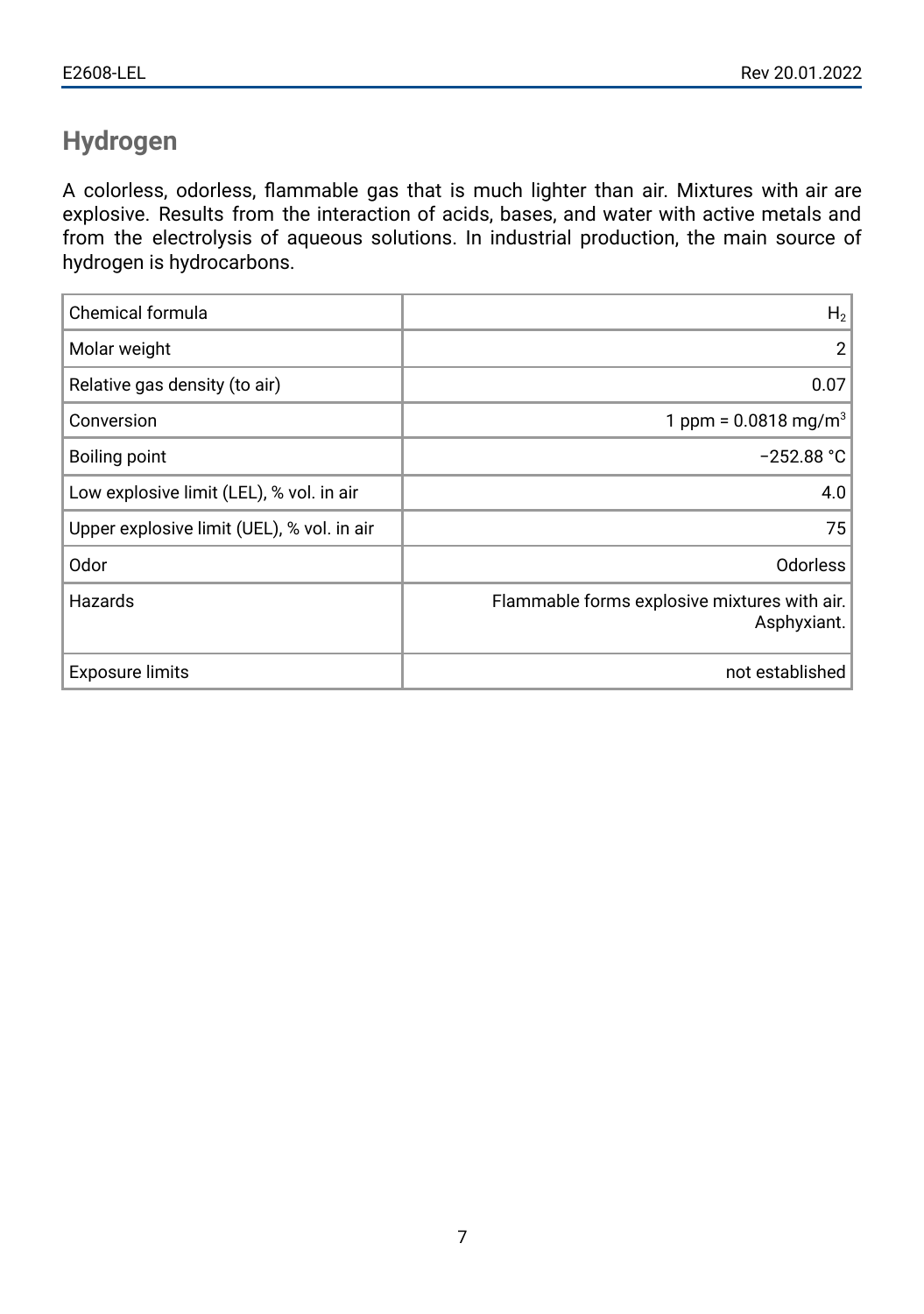#### <span id="page-7-0"></span>**Methane**

A colorless flammable gas, the main component of natural gas, marsh gases. Methane results from bacterial decomposition of plant and animal matter (landfill gas).

Methane is widely used as a fuel and chemical feedstock.

Synonyms: Marsh Gas, Natural Gas, Carbon tetrahydride, Hydrogen carbide.

| Chemical formula                           | CH <sub>4</sub>                                                         |
|--------------------------------------------|-------------------------------------------------------------------------|
| Molar weight                               | 16                                                                      |
| Relative gas density (to air)              | 0.55                                                                    |
| Conversion                                 | 1 ppm = $0.65 \,\mathrm{mg/m^3}$                                        |
| Boiling point                              | $-161.49 °C$                                                            |
| Low explosive limit (LEL), % vol. in air   | $4.4*(5.0**)$                                                           |
| Upper explosive limit (UEL), % vol. in air | 15 <sup>1</sup>                                                         |
| Odor                                       | Odorless when pure. Methane used in the kitchens<br>contains an odorant |
| Hazards                                    | Highly flammable, mixtures with air are explosive.<br>Asphyxiant.       |
| <b>Exposure limits</b>                     | not established                                                         |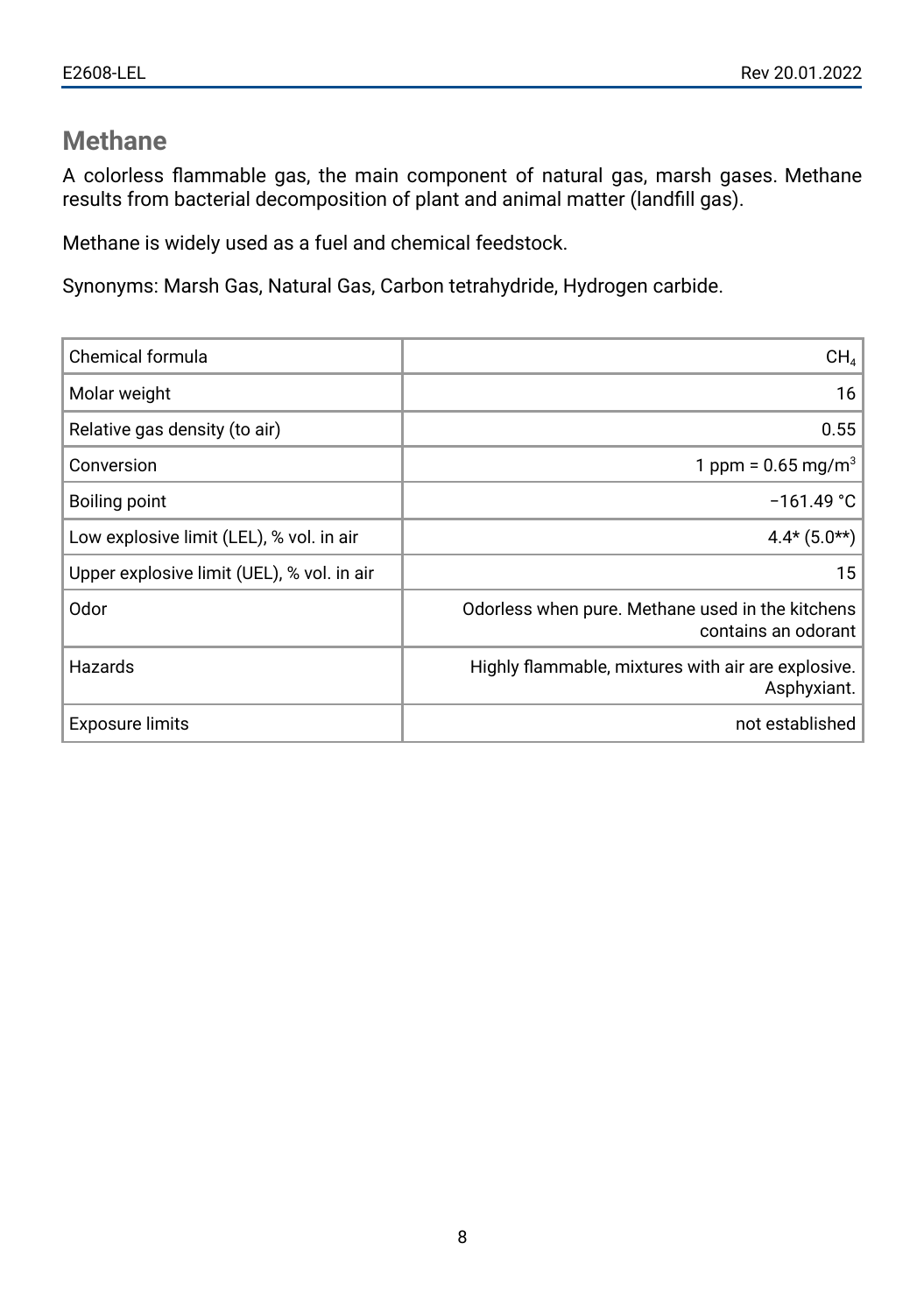#### <span id="page-8-0"></span>**Octane**

A colorless flammable gas that is heavier than air. Octane is a component of gasoline (petrol).

| Chemical formula                            | $C_8H_{18}$                                                                                                              |
|---------------------------------------------|--------------------------------------------------------------------------------------------------------------------------|
| Molar weight                                | 114.23                                                                                                                   |
| Relative gas density (to air)               | 3.86                                                                                                                     |
| Conversion                                  | 1 ppm = $4.67 \text{ mg/m}^3$                                                                                            |
| Boiling point                               | 125.6 °C                                                                                                                 |
| Low explosive limit (LEL), % vol. in air    | 1.0                                                                                                                      |
| Upper explosive limit (UEL), % vol. in air  | 6.5                                                                                                                      |
| Odor                                        | Gasoline-like odor                                                                                                       |
| Hazards                                     | Highly flammable.<br>Inhalation of octane may cause irritation of respiratory<br>tract, depression, and pulmonary edema. |
| <b>TWA</b><br>limits<br>Exposure<br>(NIOSH) | 350 mg/m <sup>3</sup> /75 ppm                                                                                            |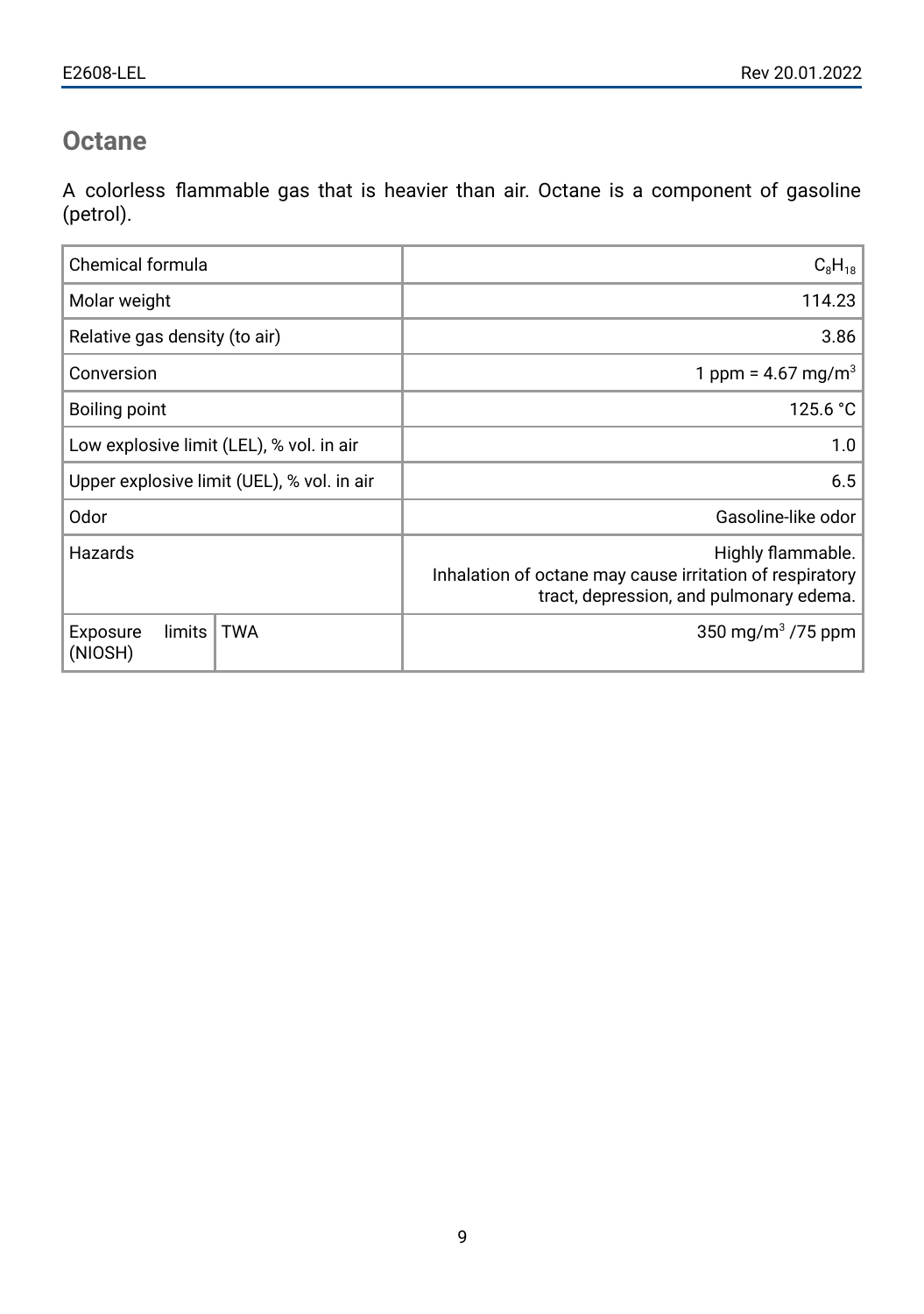#### <span id="page-9-0"></span>**Propane**

A colorless flammable gas that is heavier than air. It occurs in light petroleum fractions.

Propane is used mainly as a fuel and as a feedstock in organic synthesis. It is applied also as a propellant in aerosol sprays and may be used as an ozone-friendly refrigerant.

Mixtures of propane with butane and other hydrocarbons are referred to as LPG (liquefied petroleum gas).

| <b>Chemical formula</b>       |                                            | $CH_8CH_2CH_8$                                                                                                                |
|-------------------------------|--------------------------------------------|-------------------------------------------------------------------------------------------------------------------------------|
| Molar weight                  |                                            | 44                                                                                                                            |
| Relative gas density (to air) |                                            | 1.55                                                                                                                          |
| Conversion                    |                                            | 1 ppm = $1.80 \,\mathrm{mg/m^3}$                                                                                              |
| Boiling point                 |                                            | $-42 °C$                                                                                                                      |
|                               | Low explosive limit (LEL), % vol. in air   | $1.7*(2.1**)$                                                                                                                 |
|                               | Upper explosive limit (UEL), % vol. in air | 9.5                                                                                                                           |
| <b>Odor</b>                   |                                            | Odorless when pure. Commercially available propane for<br>fuel purposes may contain odorant ("gas smell").                    |
| Hazards                       |                                            | Highly flammable, mixtures with air are explosive.<br>Asphyxiant. May cause dizziness, confusion, excitation<br>when inhaled. |
| Exposure limits               | <b>TWA</b>                                 | 1800 mg/m <sup>3</sup> /1000 ppm                                                                                              |
| (NIOSH)                       | <b>IDLH</b>                                | 2100 ppm [10%LEL]                                                                                                             |

Conversion of ppm to mg/m<sup>3</sup> is calculated for 25°C and 1 atm.

\* according to new EU standards ('stirred' concentration of gas)

\*\* according to US standard ('still gas' method)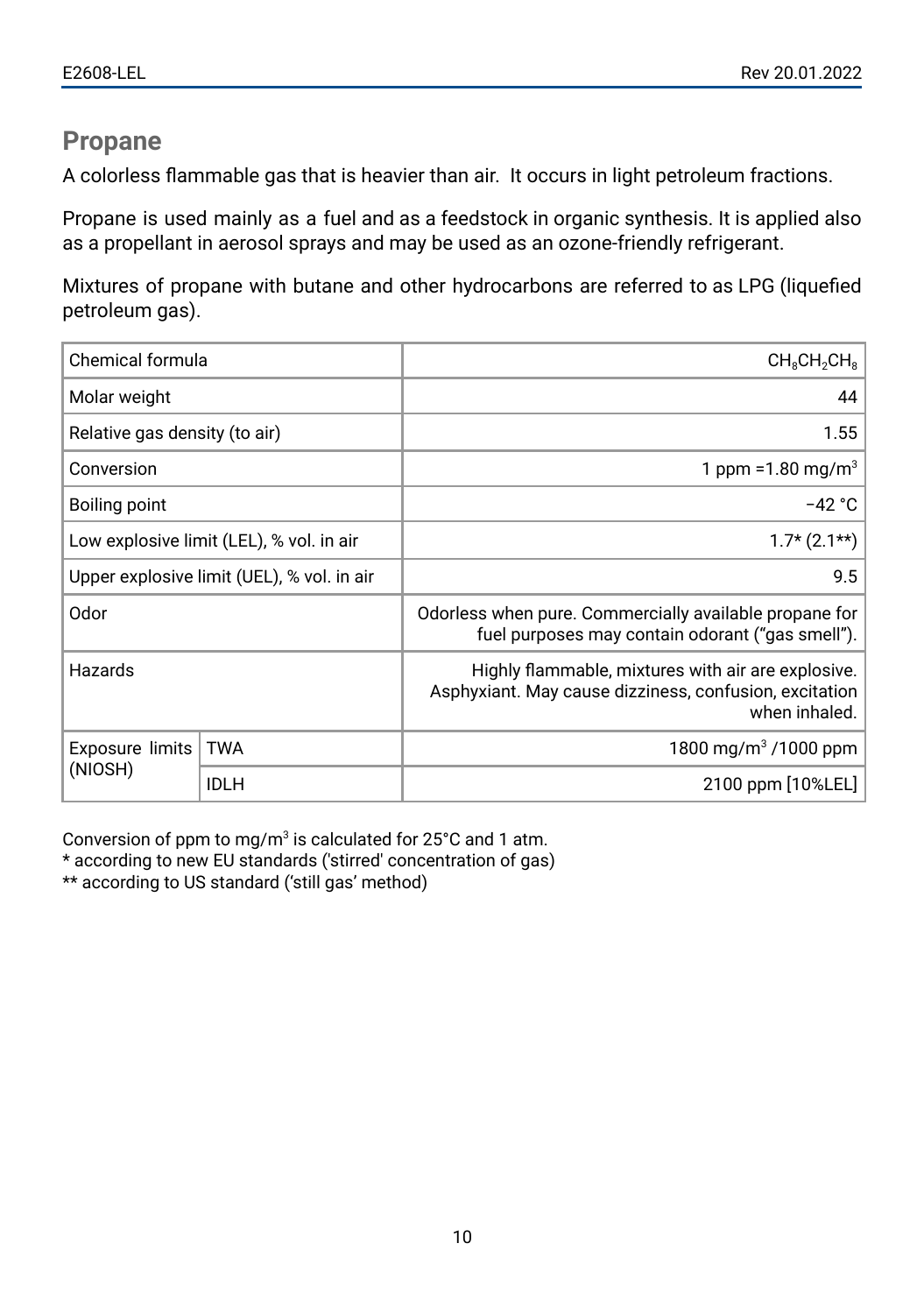## <span id="page-10-0"></span>**Specifications**

| Detected gases              | Acetylene, Butane, Hexane, Hydrogen, Methane, Octane, Propane, etc |                                                                                                                                                                                                                                                                                                                          |
|-----------------------------|--------------------------------------------------------------------|--------------------------------------------------------------------------------------------------------------------------------------------------------------------------------------------------------------------------------------------------------------------------------------------------------------------------|
| Sampling method             |                                                                    | <b>Diffusion</b>                                                                                                                                                                                                                                                                                                         |
| Sensor type                 | Metal oxide semiconductor                                          | Catalytic (pellistor)                                                                                                                                                                                                                                                                                                    |
| Typical detection range     | 0100% LEL                                                          | 0100% LEL                                                                                                                                                                                                                                                                                                                |
| Resolution / digital unit   | 0.1% LEL                                                           | 1% LEL                                                                                                                                                                                                                                                                                                                   |
| Response time T90           | ca. 60 s                                                           | ≤10 $s$                                                                                                                                                                                                                                                                                                                  |
| Sensor lifetime             | > 5 years                                                          | > 5 years                                                                                                                                                                                                                                                                                                                |
| <b>Calibration interval</b> | 12 months                                                          | 6 months                                                                                                                                                                                                                                                                                                                 |
| Operating conditions        | $-40+70$ °C                                                        | $-40$ to $+70^{\circ}$ C                                                                                                                                                                                                                                                                                                 |
|                             |                                                                    | <95% RH non-condensing, 0,91,1 atm<br>explosion safe indoor areas,<br>Normal ambient oxygen level<br>Avoid strong mechanical shock, vibrations, or EMI<br>Avoid exposure to corrosive gases or silicone-containing products<br>NOTE! Transmitter with a catalytic type sensor is not suitable for acetylene<br>detection |
| Signal update               |                                                                    | Every 1 second                                                                                                                                                                                                                                                                                                           |
| Power supply options        |                                                                    | 1130 VDC (default),<br>24 VAC or 90265 VAC as options                                                                                                                                                                                                                                                                    |
| Power consumption           |                                                                    | < 2 VA                                                                                                                                                                                                                                                                                                                   |
| Load resistance             |                                                                    | R <sub>L</sub> < (Us - 2 V) / 22 mA for 4-20 mA<br>$R1$ > 250 kOhm for 0-10 V mode                                                                                                                                                                                                                                       |
| Digital interface           |                                                                    | RS485, Modbus RTU protocol<br>No galvanic isolation                                                                                                                                                                                                                                                                      |
| Analog outputs              |                                                                    | $2 \times 4$ -20 mA / 0-10 V, user settable                                                                                                                                                                                                                                                                              |
| Outputs assignment          |                                                                    | OUT1: Gas; OUT2: Gas                                                                                                                                                                                                                                                                                                     |
| Output scale width          |                                                                    | $>10 \times$ resolution<br>Recommended: 20-100% of the detection range                                                                                                                                                                                                                                                   |
| Relay outputs               |                                                                    | 2 × SPST, max 5 A, 30 VDC / 250 VAC                                                                                                                                                                                                                                                                                      |
| Default alarm setpoints     |                                                                    | RE1 (LOW): set 20% LEL; release 16% LEL<br>RE2 (HIGH): set 50% LEL; release 40% LEL                                                                                                                                                                                                                                      |
| Cable connections           |                                                                    | Screwless spring-loaded terminals                                                                                                                                                                                                                                                                                        |
| Enclosure                   |                                                                    | Light beige ABS, wall mount, protection class IP65                                                                                                                                                                                                                                                                       |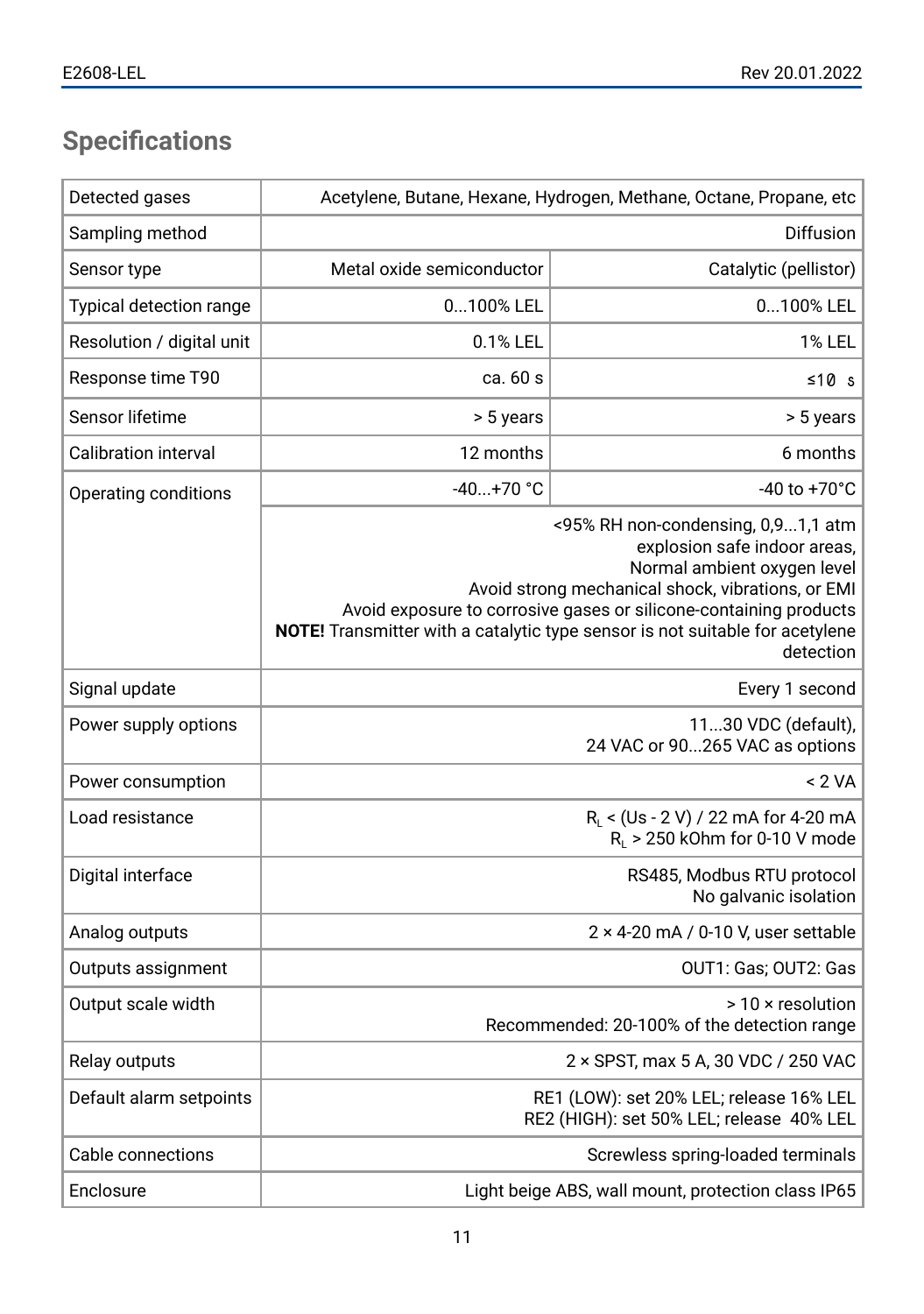| <b>Dimensions</b> | $H87 \times W82 \times D55$ mm                                                                                                                                                                                                           |
|-------------------|------------------------------------------------------------------------------------------------------------------------------------------------------------------------------------------------------------------------------------------|
| CE marking        | According to 2014/30/EU and 2014/35/EU, EN 50491-4-1:2012<br>EN 61000-6-3:2020, EN 61326-1:2013 (EMC, emissions)<br>EN 61000-6-1:2019, EN 61000-6-2:2019(EMC, Immunity)<br>EN 60079-29-1:2016, EN 60079-29-2:2015 and EN 60079-29-3:2014 |
| Other options     |                                                                                                                                                                                                                                          |
| Remote probe      | Protection IP65, default cable length 3.0 m;<br>max height 80 mm, max diameter 65 mm                                                                                                                                                     |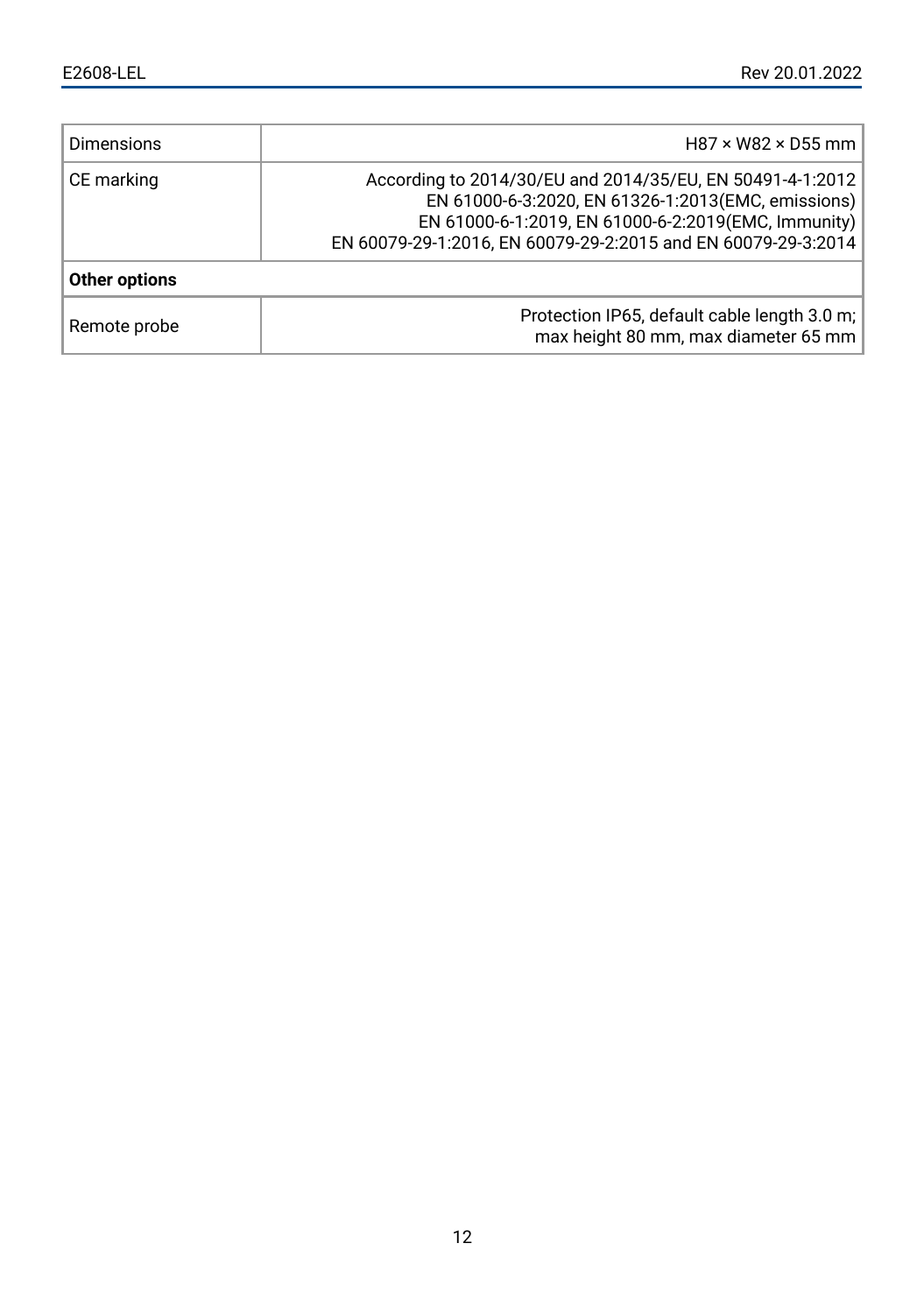#### <span id="page-12-0"></span>**Product description**

E2608 series detectors-transmitters belong to the PluraSens® family of multifunctional measurement instruments. The instruments utilize gas sensors of various types with excellent repeatability, stability, and long lifetime.

E2608 series provides two independent analog outputs OUT1 and OUT2, user-selectable to 4-20 mA or 0-10 V. RS485 Modbus RTU digital communication interface allows easy instrument configuration and integration into various automation systems.

Two relays RE1 and RE2 with closing dry contacts can be used to switch alarm sirens, ventilation fans, shut-off valves, or other actuators. Remote probe, duct mount version and 24 VAC or 230 VAC power supply options are available.

The version of your detector-transmitter is marked on the package. If the symbol  $\Lambda$  is marked on the equipment, consult the documentation for further information.

#### <span id="page-12-1"></span>**Safety requirements**

Misuse will impair the protection of the product. Always adhere to the safety provisions applicable in the country of use.

Do not perform any maintenance operation with the power on. Do not let water or foreign objects inside the device.

Removal of the PCB from the enclosure voids the warranty. Do not touch the electronic components directly, as they are sensitive to static electricity.

Connection diagrams can be found in the electrical connections section. The device might not perform correctly or be damaged if the wrong power supply is connected.

External circuits connected to the equipment should have sufficient insulation rating according to the environmental conditions and equipment power.

A disconnecting device that is marked as such and easily accessible should be included in the installation of this product.

#### <span id="page-12-2"></span>**Operating conditions**

The device should be used both in a non-hazardous area and in a basic electromagnetic environment, where the latter is defined in EN 61326-1. Avoid strong mechanical shock and vibrations. Avoid corrosive atmosphere and areas highly contaminated with dust, oil mist, etc. Keep the instrument away from direct sunlight. A sudden temperature or humidity change might affect the sensitivity of the sensor.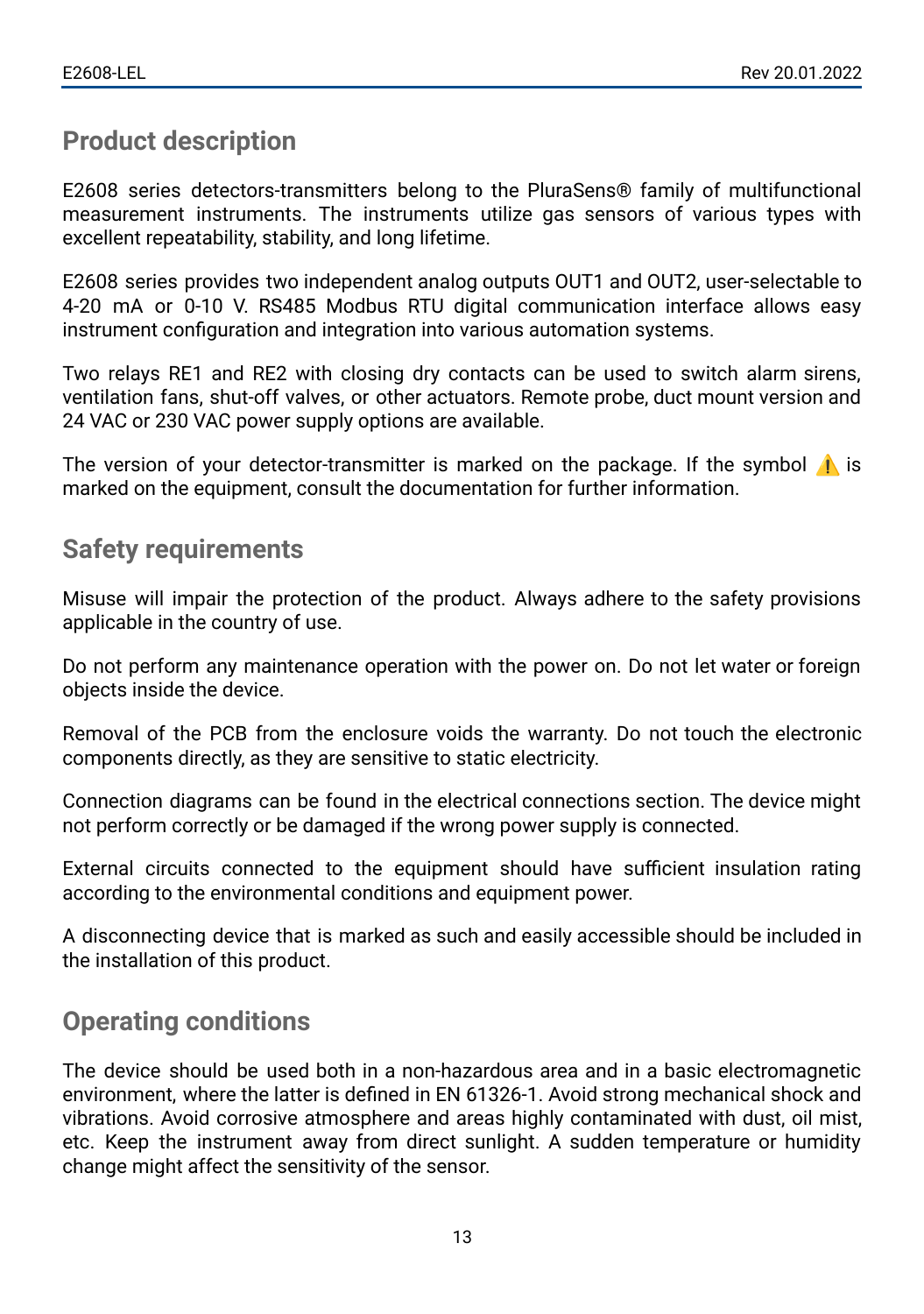## <span id="page-13-0"></span>**Installation guidelines**

Before proceeding with the installation it is mandatory to read the Safety requirements section and make sure to comply with all listed instructions. Installation standards EN 60079-29-2 and EN 45544-4 are also recommended for further instructions and related information about the installation. During the installation of the detector-transmitter the following points must be considered:

- Application (air quality control or leakage detection)
- Properties of the space under investigation (room geometry, direction, and velocity of airflows, etc.),
- For gases lighter than air, install the sensor higher than the potential leakage/generation source or near the ceiling. Combustible gases lighter than air are hydrogen, methane, and acetylene. Propane, hexane, octane and butane are heavier than air and tend to sink. It is recommended to place the sensor lower than potential leakage or generation source.
- The device should be accessible for maintenance and repair.

The aforementioned conditions above will affect the coverage area of the device. however, the coverage area for a detector-transmitter is usually between 2.5 to 5 meters radius.

For early leakage detection install the sensor as close as possible to the potential leakage sources (flanges, valves, pressure reducers, pumps, etc.), taking into consideration other points listed above.

For general area monitoring without definite leakage sources, the detector-transmitters should be distributed evenly in the room.

For personal safety control, the detector-transmitters are installed in the breathing zone (at the height of the head of people or animals). The recommended sensor position is vertical, pointing downwards.

#### <span id="page-13-1"></span>**Wall mount version**

Attach the mounting lugs to the back of the detector-transmitter using the provided screws. Screw the device to the wall through the mounting lug holes (for dimensions see the drawing in the next section).

#### <span id="page-13-2"></span>**Duct mount version**

Cut a hole with a diameter of 36...45 mm in the air duct at the chosen mounting place. Place the rubber flange aligning the holes in the flange and the air-duct and fix the flange with four self-tapping screws. Pass the sensor probe through the flange and adjust it to the appropriate depth. Unscrew four lid screws and detach the lid from the detector-transmitter.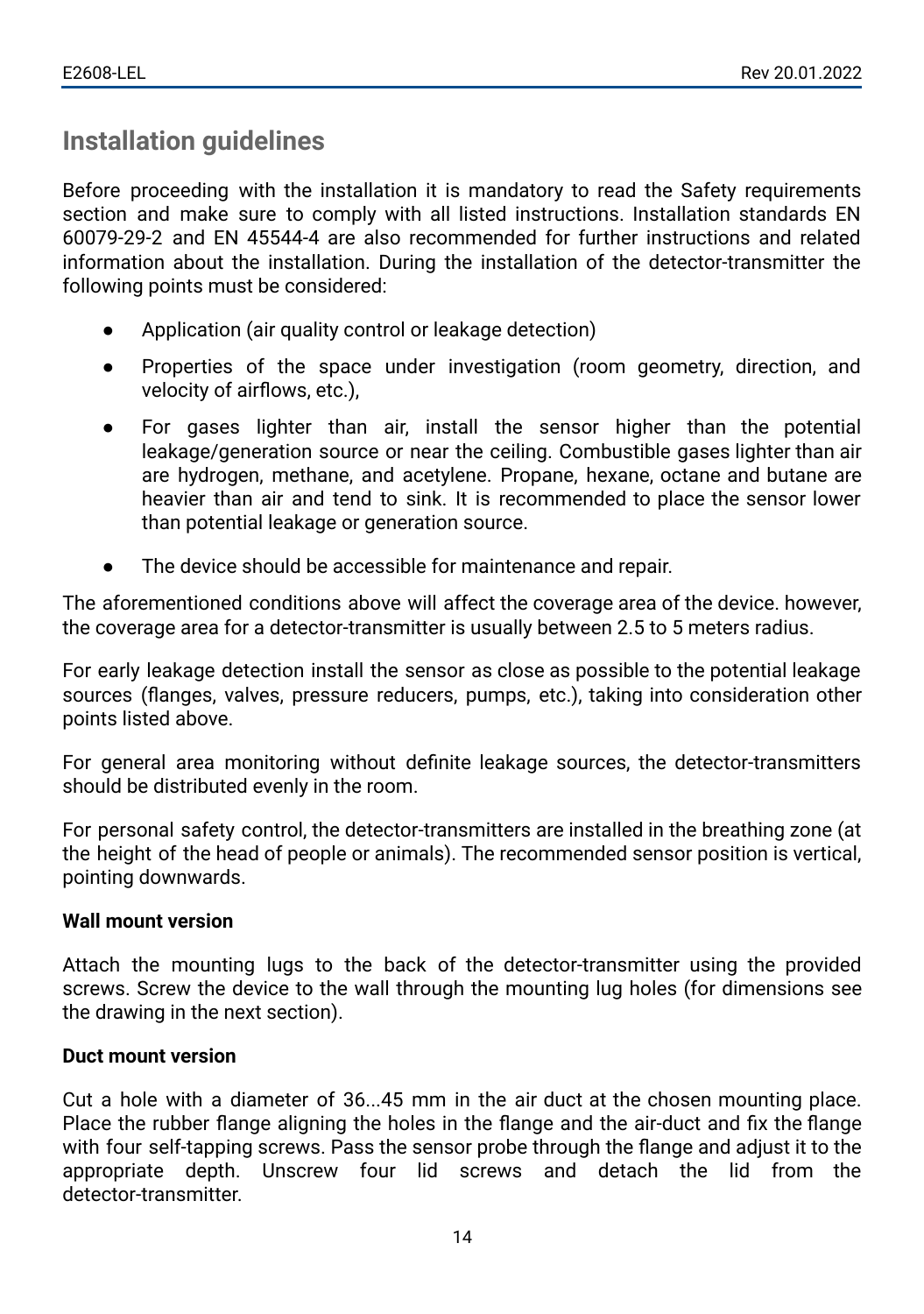## <span id="page-14-0"></span>**Mounting dimensions**





Wall mount version with mounting lugs



Duct mount version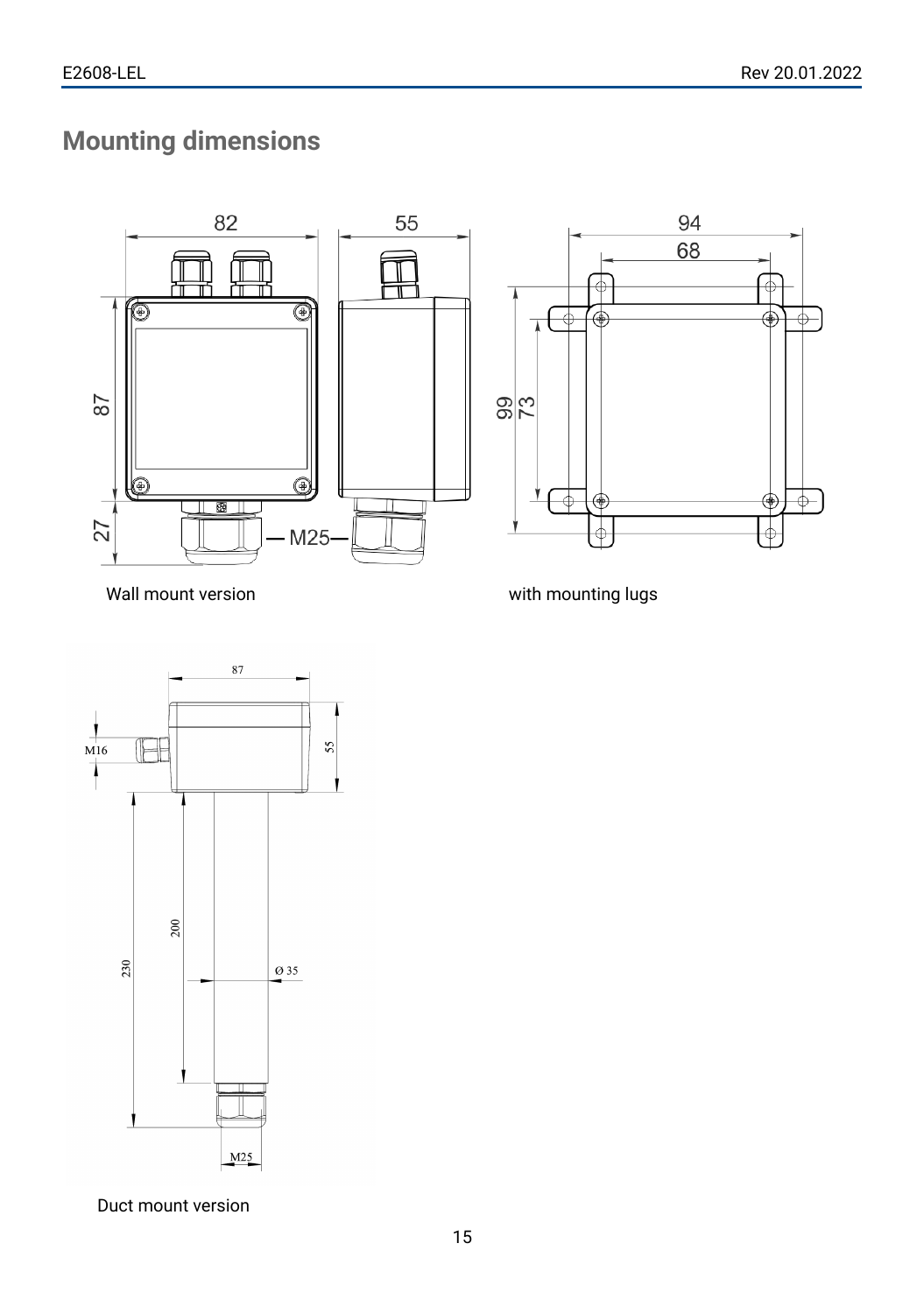#### <span id="page-15-0"></span>**Sensor probe handling**

The wall-mount version of the detector-transmitter is available with a remote probe (see drawing below for dimensions). The remote probe is connected to the main unit with a shielded cable. The default remote probe cable length is 3 m.



- A) Wall mount remote probe with fixing clamp (default version),
- B) Remote probe with rubber flange and three self-tapping screws (on request)

The sensor probes of all types are equipped with a hydrophobic microporous PTFE filter to protect the sensor from dust, dirt, and water drops. The filter should be replaced if it gets strongly contaminated. To replace the PTFE filter, unscrew the sensor head cap and remove the old filter. Place a new filter into the cap and tighten it again.

**NOTE!** Never stab or press the filter near its center where the sensor is located since this may damage the sensor. Do not remove the filter as it may cause the device to show incorrect values and/or break the sensor.

The recommended orientation of the sensor probe is vertical with the sensor tip pointing downwards. This prevents the possible accumulation of condensed water on the sensor protection filter.

<span id="page-15-1"></span>**Gas sensor replacement procedures**

- 1. Remove the sensor head cap from the device (or the remote probe),
- 2. Remove the PTFE filter (if it is not removed within the cap),
- 3. Remove the O-ring rubber,
- 4. Detach the pellistor (catalytic) sensor from the device,
- 5. Insert the new pellistor (catalytic) sensor inside,
- 6. Put back the O-ring rubber, PTFE filter, and the head cap, respectively.

**NOTE!** Metal oxide semiconductor sensors are not replaceable!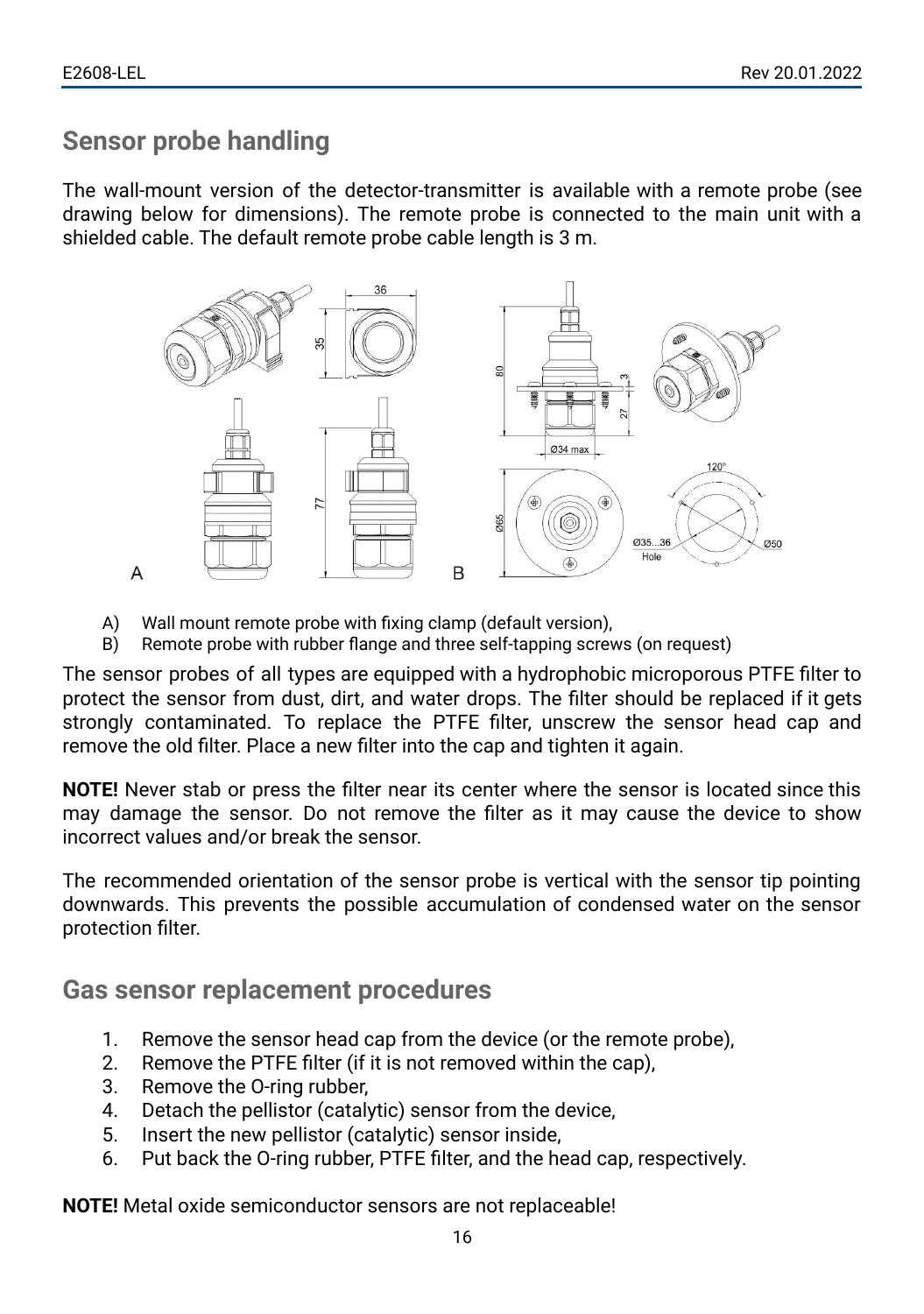## <span id="page-16-0"></span>**Electrical connections**

Unscrew four lid screws and detach the lid from the device. Use the M16 cable gland to let in cables of the power supply and of the external devices. Attach the power cable to the device without turning it on. Using the connection diagram below, connect the analog outputs and digital interface terminals to the relevant devices according to your tasks.



Version without PSU Version with PSU

| <b>Jumpers</b>   |                                            |
|------------------|--------------------------------------------|
| J1               | OUT1 type (open: 4-20 mA; closed 0-10 V)   |
| J2               | OUT2 type (open: 4-20 mA; closed 0-10 V)   |
| <b>X6</b>        | Reset Modbus network parameters to default |
| X4 terminals     |                                            |
| OUT1             | 4-20 mA / 0-10 V output                    |
| OUT <sub>2</sub> | 4-20 mA / 0-10 V output                    |
| 0V               | 0 V / 24 VAC Neutral (optional)            |
| A                | RS485 A / Data +                           |
| В                | RS485 B / Data -                           |
| +U               | +24 VDC / 24 VAC Phase (optional)          |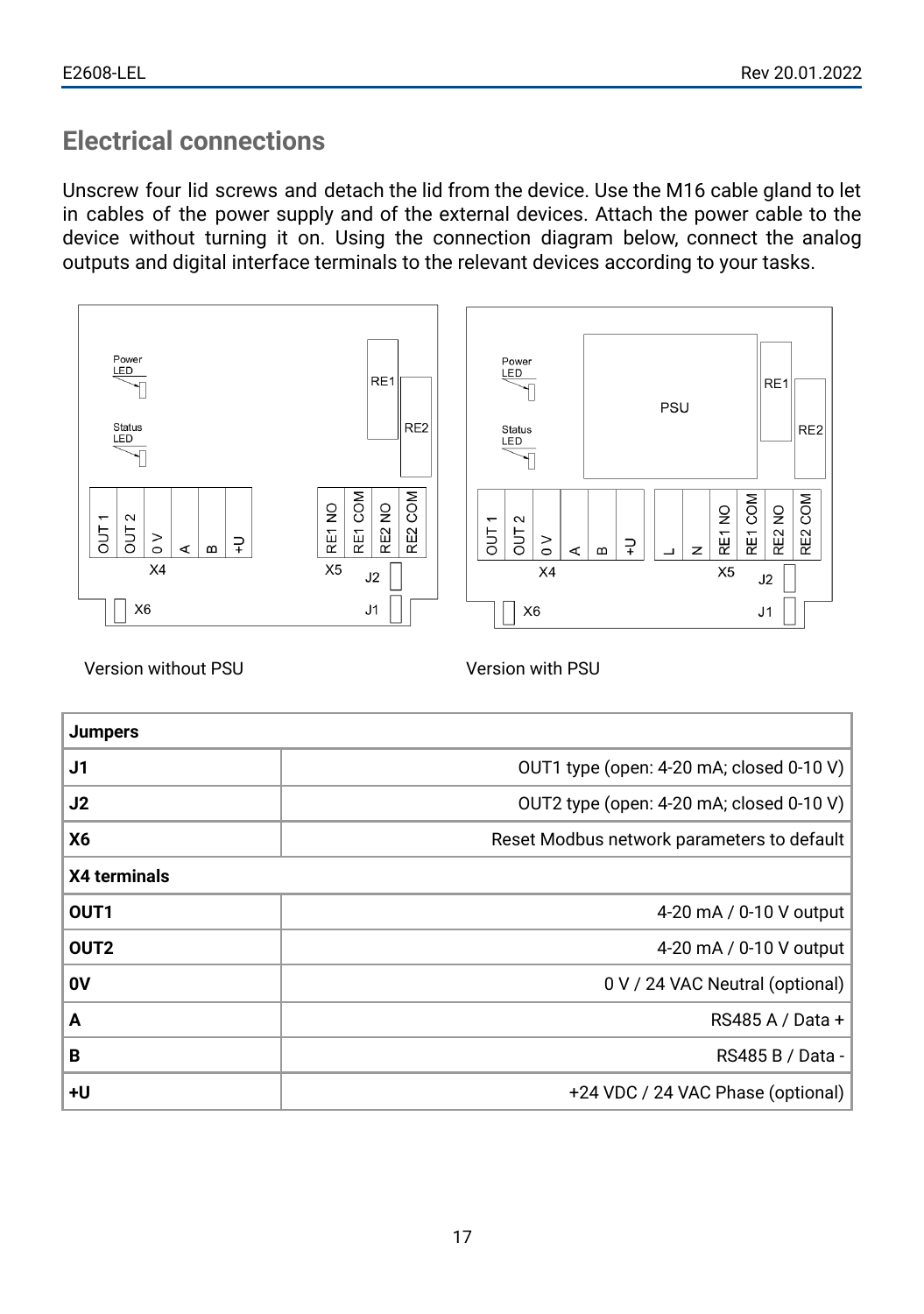| X5 terminals (optional) |                                 |  |  |  |
|-------------------------|---------------------------------|--|--|--|
|                         | 90265 VAC Phase                 |  |  |  |
| N                       | 90265 VAC Neutral               |  |  |  |
| <b>RE1 NO</b>           | Relay 1, normally open terminal |  |  |  |
| <b>RE1 COM</b>          | Relay 1, common terminal        |  |  |  |
| <b>RE2 NO</b>           | Relay 2, normally open terminal |  |  |  |
| <b>RE2 COM</b>          | Relay 2, common terminal        |  |  |  |

The screwless quick connect spring terminals on the E2608 series devices are suitable for a wide range of wires with a cross-section of  $0.2...1.5$  mm<sup>2</sup>. We recommend to strip the wire end by 8...9 mm and use wire end sleeves.

To connect the wire, insert the wire end into the terminal hole. To disconnect, push the spring-loaded terminal lever, pull the wire out, and release the lever.

Use a twisted-pair cable, e.g. LiYY TP  $2 \times 2 \times 0.5$  mm<sup>2</sup> or CAT 5, to connect the device to the RS485 network. A and B on the device represent DATA+ and DATA- respectively, polarity must be respected when connecting to an external RS485 network.

Both analog outputs can be independently changed between 4-20 mA and 0-10 V type using jumpers J1 (OUT1) and J2 (OUT2). By closing pins on a specific jumper the related output is 0-10 V, with an open jumper the output is 4-20 mA. Power restart is required after changing the position of the jumpers.

**NOTE!** The outputs are not galvanically isolated from the external power supply and share a common 0V. Allowed load resistance limits are stated in the Specifications table. To power the instrument from an external power source, connect terminals 0V and +U to the source. If the integrated mains power supply module is used, connect terminals L and N to the mains.

**NOTE!** Actuator short-circuits should be avoided, to protect the instrument relays using external fuses or safety switches.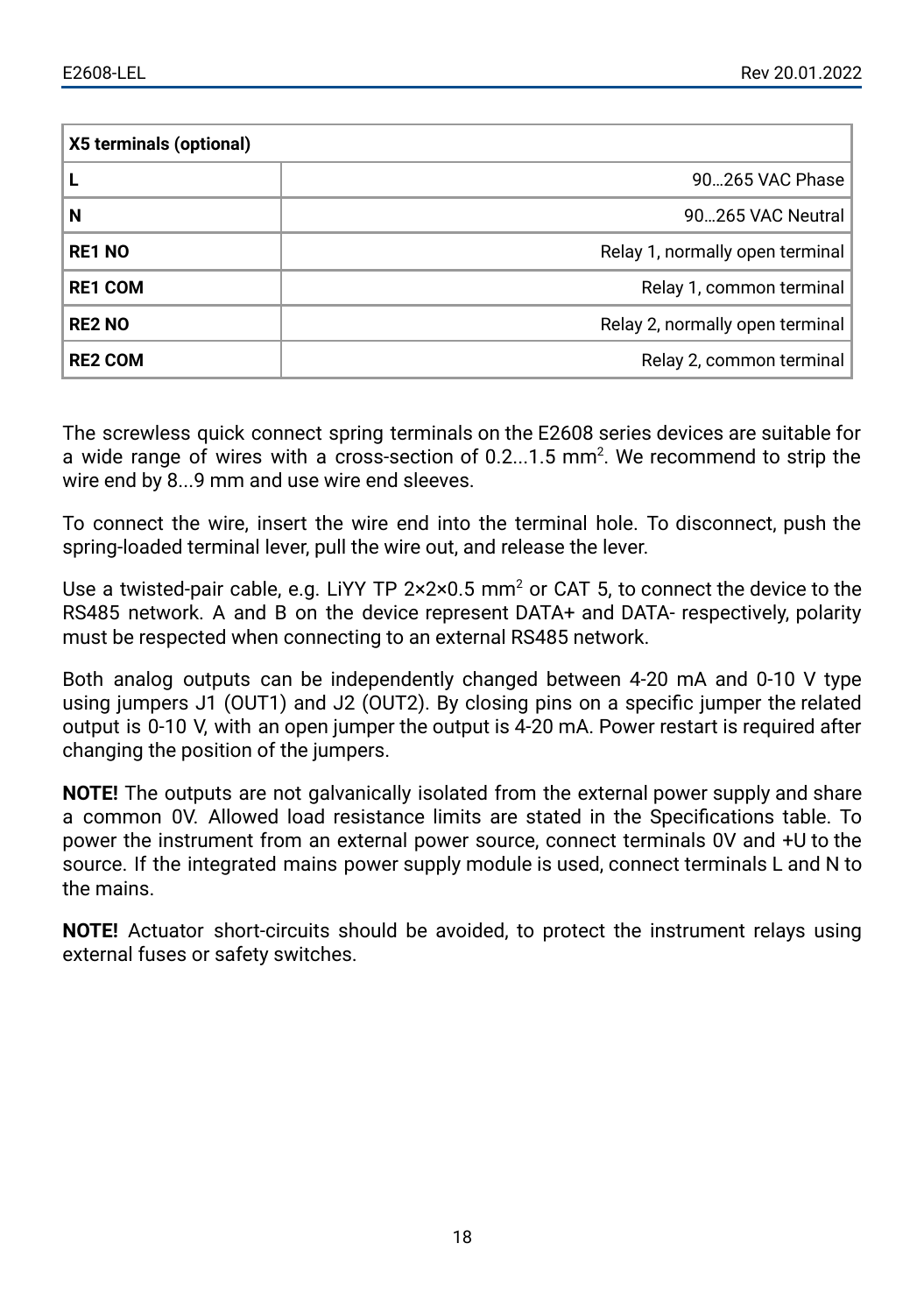#### <span id="page-18-0"></span>**Correct and incorrect cabling for 24 VAC**

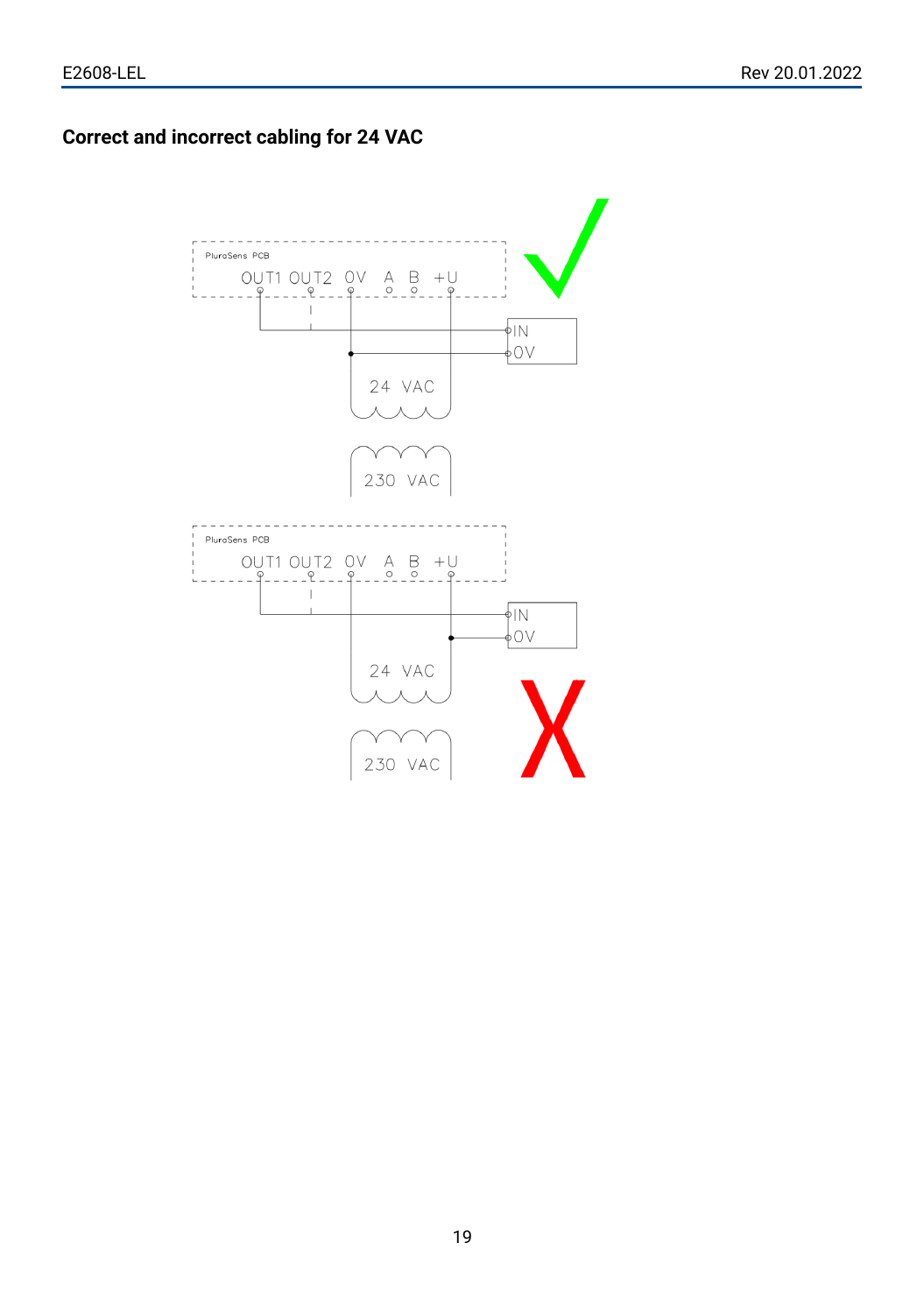## <span id="page-19-0"></span>**Operation**

Turn on the power. The instrument warm-up time for both types of sensors takes about 5 minutes after switching on and final sensor stabilization time to maximum accuracy takes about 1 hour.The operating status is indicated by the LED on the PCB of the device. The control LED (red) response to different processes is presented in the following table:

| Mode                                                               | <b>LED</b> mode                 |
|--------------------------------------------------------------------|---------------------------------|
| During calibration mode or sensor heating<br>period (if activated) | $0.5$ Hz (50% on, 50% off)      |
| Relay 1 turned on                                                  | Blinking 1 Hz (50% on, 50% off) |
| Relay 2 turned on                                                  | Blinking 2 Hz (50% on, 50% off) |
| During the Modbus communication cycle                              | Short on-off pulses             |
| Normal operating/measurement                                       | Continuously on or off          |

Make sure that the detector-transmitter is properly mounted, the external devices connected, power LED (green) on, and the control LED (red) is constantly lit. Place the lid back and fix it with the screws. The device is ready to use.

#### <span id="page-19-1"></span>**Maintenance**

Do not perform any maintenance operation with the power on.

Clean the device with a soft damp cloth. Do not use any abrasive cleaning agents. Do not immerse the device in water or any cleaning media.

#### <span id="page-19-2"></span>**Calibration**

E2608-LEL detectors have been calibrated by Manufacturer with standard gas mixtures before delivery. Provided that the sensor is used under moderate conditions, field recalibration is recommended once or twice a year. Please contact your dealer for more information.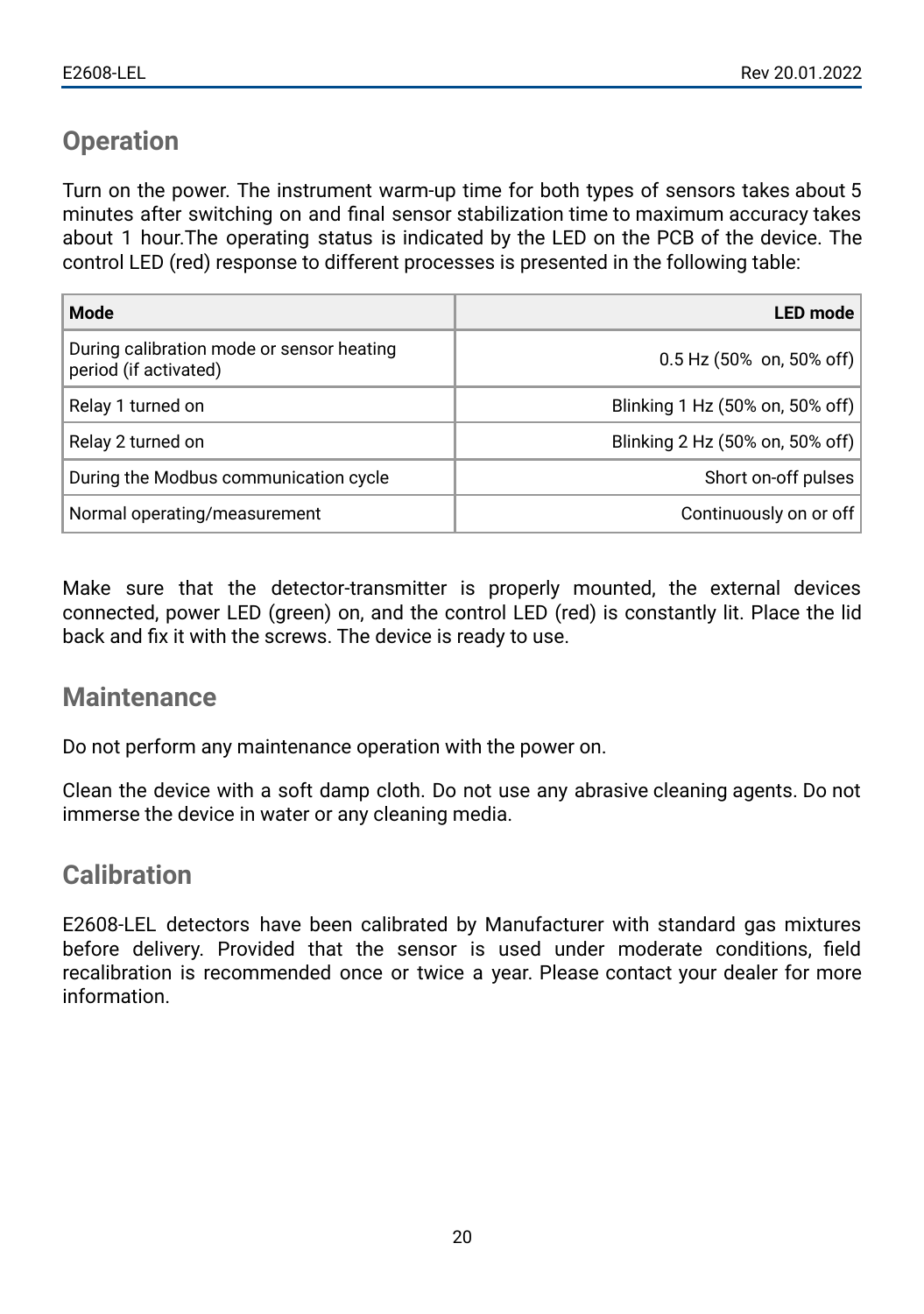#### <span id="page-20-0"></span>**Delivery set**

- Detector-transmitter E2608 (wall mount or duct mount version)
- Mounting accessories:
	- 4 cross-shaped mounting lug with screws and 4 screws with plastic dowels for wall mount version
	- Square Rubber flange for Duct mount option
	- Round rubber flange for Remote probe option
	- Fixing clamp for Remote probe option



<span id="page-20-1"></span>**Order code for E2608-LEL options**

| E2608 options                                                                               | Order code        |
|---------------------------------------------------------------------------------------------|-------------------|
| Remote probe, 3 m cable                                                                     | E2608-LEL-RP33-3  |
| Remote probe, 10 m cable                                                                    | E2608-LEL-RP33-10 |
| Duct mount option, stem Ø35×L230 mm                                                         | E2608-LEL-DM      |
| Integrated 90265 V mains power supply module                                                | E2608-LEL-230     |
| Integrated 24 VAC power supply module                                                       | E2608-LEL-24VAC   |
| Remote LCD single value display, wall mount box 115<br>$\times$ 65 $\times$ 40mm. 3 m cable | E2608-LEL-RLCD3   |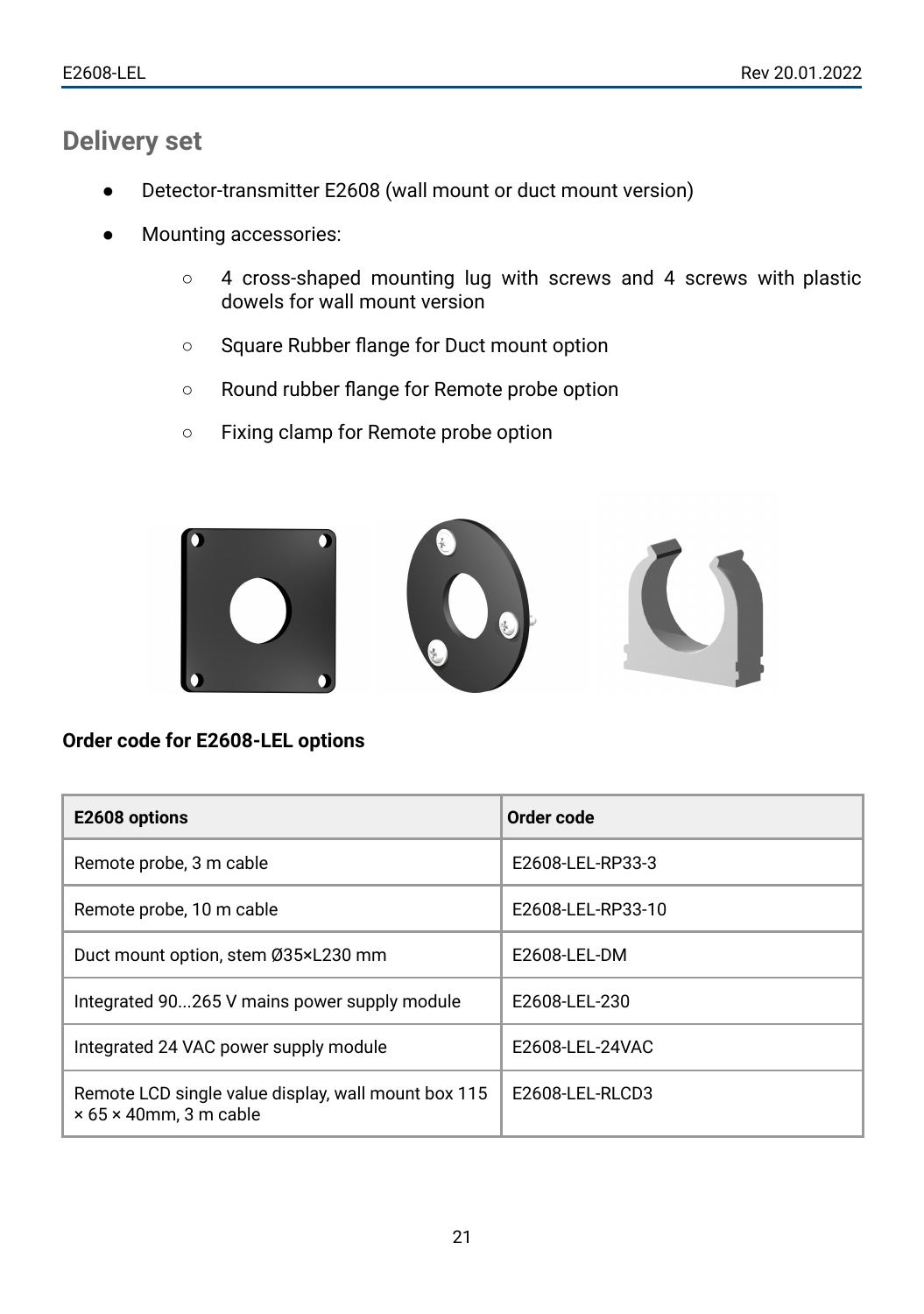## <span id="page-21-0"></span>**Configuring**

A standard configuration kit includes a USB-RS485 converter, fixed flow regulator, gas tubing with applicators, and a software pack. Please contact your Seller for more information.

Gas detector-transmitters E2608 share all functionalities of the PluraSens® multifunctional detector-transmitter platform. The features and options include:

- Digital output change rate-limiting filter
- Digital integrating (averaging) filter
- Free assignment of each analog output to the chosen parameter
- Flexible setting of analog output scales for each output
- Output zero and slope adjustment for calibration
- Free assignment of each of two relays to the chosen parameter
- Several relay control logic modes
- Switch delays and minimum on/off state durations for each relay

The output scales can be changed by Modbus commands by using the configuration software and the standard configuration kit (see Modbus RTU Communication).

#### <span id="page-21-1"></span>**Return to default settings**

To reset the device's Slave ID, baud rate, and stop bit numbers to factory settings, proceed as follows:

- 1. De-energize the device
- 2. Connect the X6 jumper
- 3. Turn on the device
- 4. De-energize the device
- 5. Disconnect the X6 jumper
- 6. Turn on the device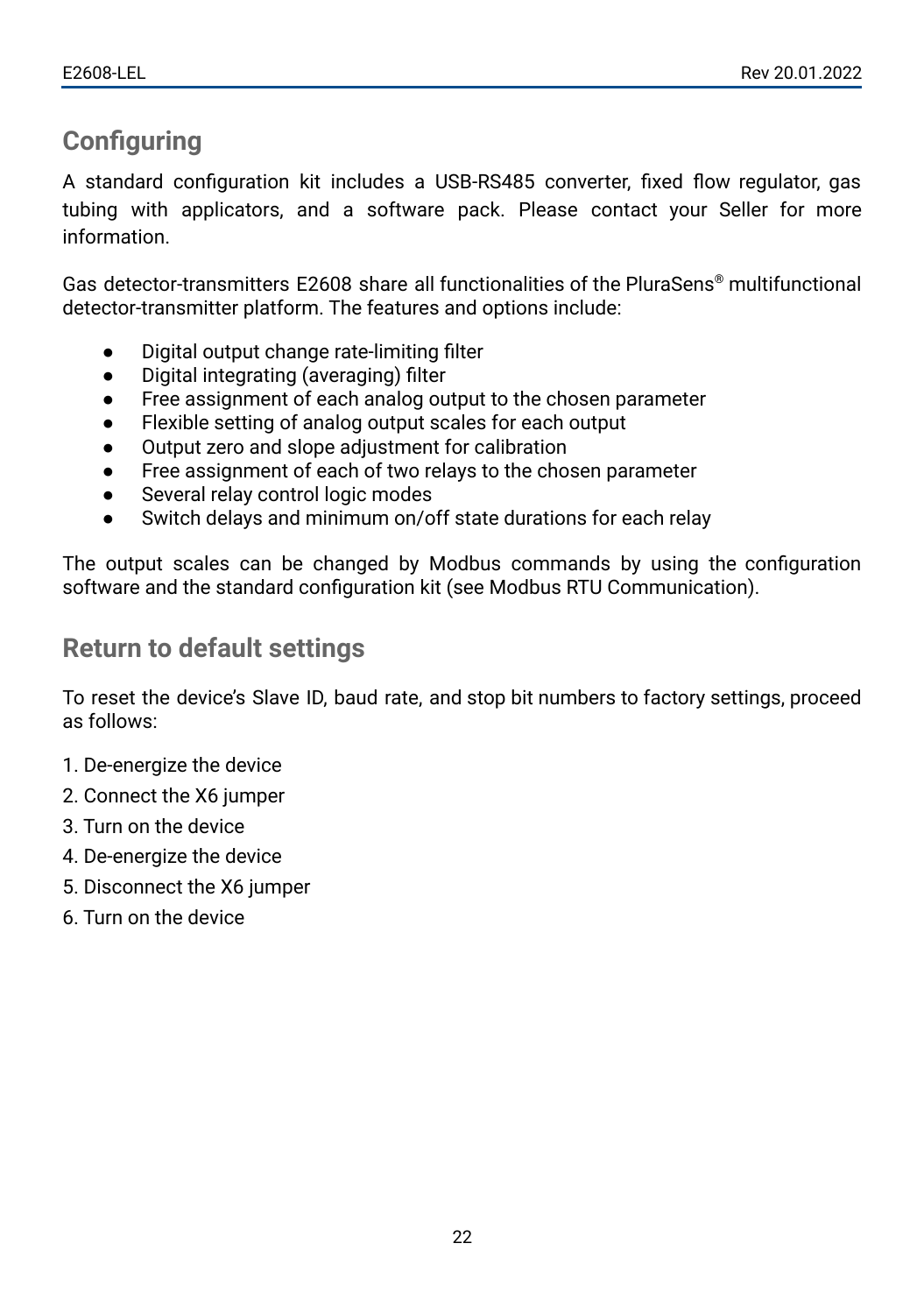## <span id="page-22-0"></span>**Modbus RTU Communication**

#### <span id="page-22-1"></span>**RS485 communication interface**

| ∣Databits: 8<br>  Parity: none / odd / even <br>l Stop bits: 1 or 2 l<br>  Protocol: Modbus RTU | Supported Modbus functions:<br>  03 - Read multiple registers<br>  06 - Write a single register |
|-------------------------------------------------------------------------------------------------|-------------------------------------------------------------------------------------------------|
|-------------------------------------------------------------------------------------------------|-------------------------------------------------------------------------------------------------|

#### <span id="page-22-2"></span>**Communication parameters**

| <b>Parameter</b>     | <b>Permitted values</b>                                                                                                                                                       | <b>Default</b> |
|----------------------|-------------------------------------------------------------------------------------------------------------------------------------------------------------------------------|----------------|
| Supported baud rates | 1200, 2400, 4800, 9600, 19200, 38400, 57600                                                                                                                                   | 9600           |
| Data bits            | 8                                                                                                                                                                             | 8              |
| Parity               | none / odd / even                                                                                                                                                             | none           |
| Stop bits            | 1, 2                                                                                                                                                                          |                |
| Protocol             | Modbus RTU                                                                                                                                                                    |                |
| Modbus functions     | 03 - Read multiple registers<br>06 - Write a single register                                                                                                                  |                |
| Error codes          | $01$ – Illegal function<br>$02$ – Illegal data address<br>03 - Illegal data value<br>04 - Slave device failure<br>(details of last error 04 can be read from register 0x0008) |                |

#### <span id="page-22-3"></span>**Modbus holding registers**

Register addresses are shown 0-based, Address in hexadecimal, Reg in decimal format. Modbus holding register numbers MHR are shown in the decimal 1-based format and may be addressed either from 00001 or 40001 base.

| <b>Address</b> | $\text{Re}q / \text{MHR}$ RW |   | Description                                 | Supported values (dec) | Default |
|----------------|------------------------------|---|---------------------------------------------|------------------------|---------|
| 0x0001         | 1/40002                      | R | Hardware version                            |                        |         |
| 0x0002         | 2/40003                      | R | Software version                            |                        |         |
| 0x0003         | 3/40004                      | R | Product serial number                       | 165535                 |         |
| 0x0004         |                              |   | 4 / 40005   RW   Slave ID (net address) $*$ | $1.247**$              |         |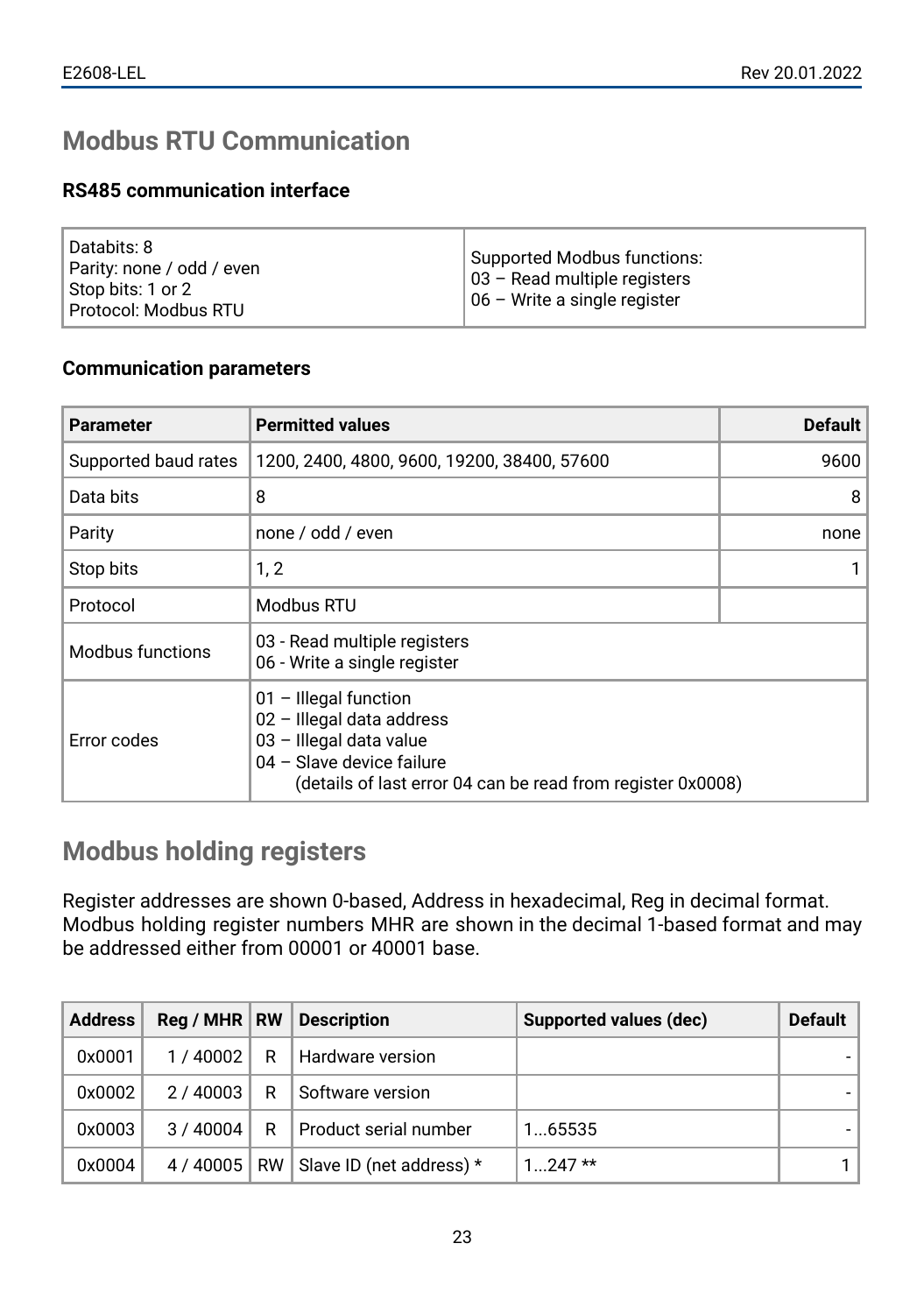| 0x0005 | 5/40006    | <b>RW</b> | Baud rate *                                                               | 1200, 2400, 4800, 9600, 19200,<br>38400.57600                                                                                                                                                                                                                         | 9600 |
|--------|------------|-----------|---------------------------------------------------------------------------|-----------------------------------------------------------------------------------------------------------------------------------------------------------------------------------------------------------------------------------------------------------------------|------|
| 0x0006 | 6 / 40007  | <b>RW</b> | Response delay, ms                                                        | 1255                                                                                                                                                                                                                                                                  | 10   |
| 0x0007 | 7 / 40008  | RW        | Stop bits, parity bit *                                                   | $1 -$ No parity bit, 1 stop bit<br>(default after factory reset)<br>$2 -$ No parity bit, 2 stop bits<br>$3 -$ Odd parity, 1 stop bit<br>$4$ – Even parity, 1 stop bit<br><b>NOTE:</b> 3 and 4 are available<br>starting from the Software<br>version 0x218 (dec. 536) |      |
| 0x0008 | 8 / 40009  | R         | Last error code                                                           | 1255                                                                                                                                                                                                                                                                  |      |
|        |            |           |                                                                           |                                                                                                                                                                                                                                                                       |      |
| 0x0011 | 17 / 40018 | <b>RW</b> | Technological:<br>age of last data in seconds<br>(read) / restart (write) | $065535$ s (read),<br>writing 42330 restarts the<br>instrument                                                                                                                                                                                                        |      |

| <b>Address</b> | Reg / MHR   | <b>RW</b> | <b>Description</b>                           | Supported values (dec)                                                                          | <b>Default</b> |
|----------------|-------------|-----------|----------------------------------------------|-------------------------------------------------------------------------------------------------|----------------|
| 0x00A5         | 165 / 40166 | <b>RW</b> | Zero adjustment for gas<br>data, ADC         | -32000+32000 ADC units                                                                          | 0              |
| 0x00A6         | 166 / 40167 | <b>RW</b> | Slope adjustment for<br>gas data             | 1.65535                                                                                         | 512            |
| 0x00A7         | 167 / 40168 | <b>RW</b> | Change rate limit for gas<br>data, units / s | 132000.0 - no limit                                                                             | 0              |
| 0x00A8         | 168 / 40169 | <b>RW</b> | Integrating filter time<br>constant, s       | 132000 (seconds),<br>0 - no filter                                                              | $\Omega$       |
|                |             |           |                                              |                                                                                                 |                |
| 0x00C9         | 201 / 40202 | <b>RW</b> | Parameter tied to analog<br>output 1         | $0 - None$<br>$2 - Gas concentration$<br>9 - Forced Modbus control,<br>value set in MHR / 40204 | $\overline{2}$ |
| 0x00CA         | 202 / 40203 | <b>RW</b> | Parameter tied to analog<br>output 2         | $0 - None$<br>$2 - Gas concentration$<br>9 - Forced Modbus control,<br>value set in MHR / 40205 | $\overline{2}$ |
| 0x00CB         | 203 / 40204 | <b>RW</b> | Forced value for analog<br>output 1***       | 01000<br>$(0.0\%100.0\%$ of output scale)                                                       | $\Omega$       |
| 0x00CC         | 204 / 40205 | <b>RW</b> | Forced value for analog<br>output 2***       | 01000<br>$(0.0\%100.0\%$ of output scale)                                                       | $\Omega$       |
| 0x00D3         | 211 / 40212 | <b>RW</b> | Parameter tied to relay                      | $0$ -none                                                                                       | $\overline{2}$ |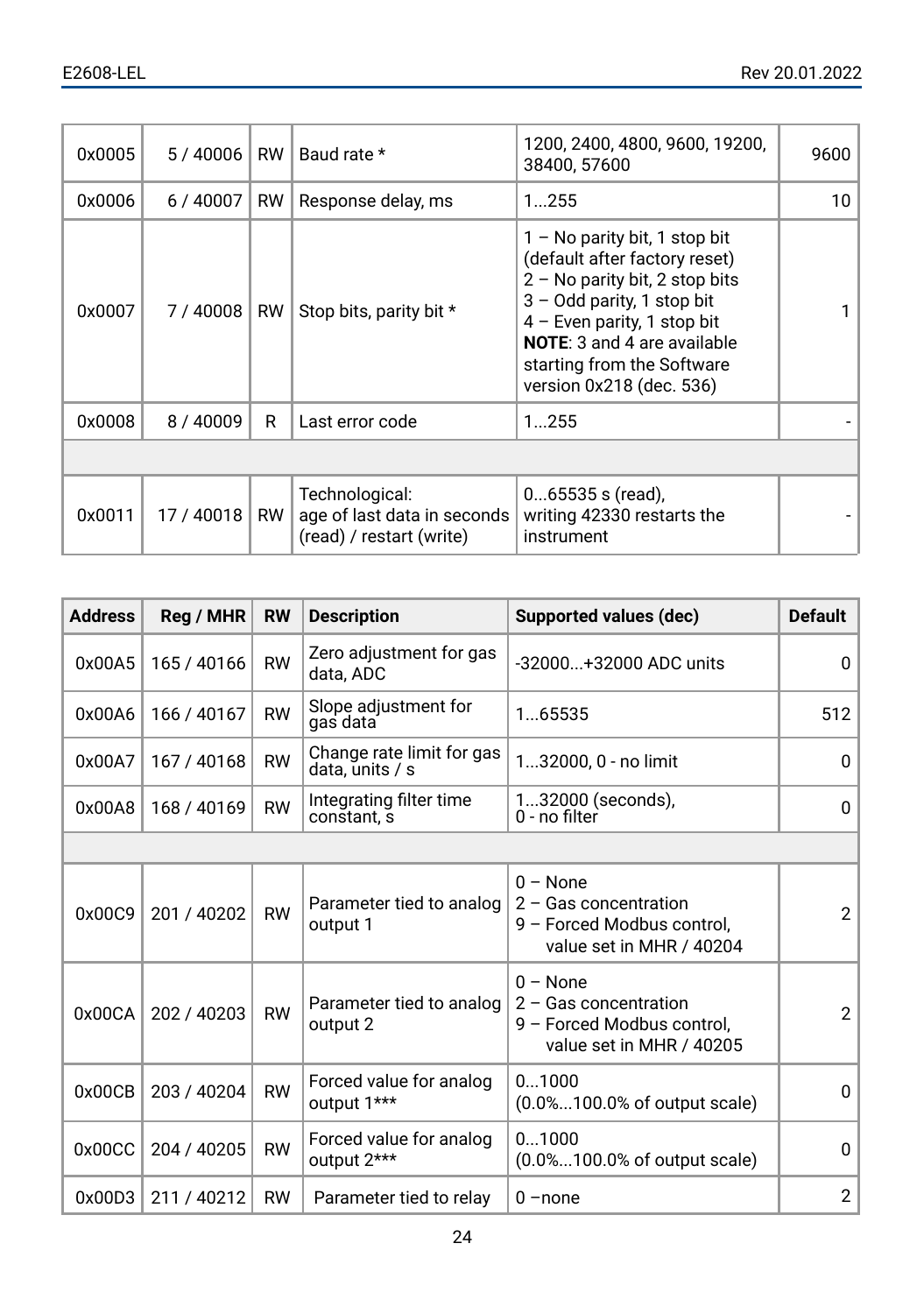|        |             |           | RE1                                        | $2 - gas concentration$<br>9 - control by Modbus control,<br>state set in MHR / 40214                |                |
|--------|-------------|-----------|--------------------------------------------|------------------------------------------------------------------------------------------------------|----------------|
| 0x00D4 | 212 / 40213 | <b>RW</b> | Parameter tied to relay<br>RE <sub>2</sub> | $0$ – none<br>$2 - gas concentration$<br>9- - control by Modbus control,<br>state set in MHR / 40215 | $\overline{2}$ |
| 0x00D5 | 213 / 40214 | <b>RW</b> | Forced state for relay<br>RE1***           | $0 - off$ . 1 – on                                                                                   | $\Omega$       |
| 0x00D6 | 214/40215   | <b>RW</b> | Forced state for relay<br>$RF2***$         | $0 - off$ . 1 – on                                                                                   | 0              |
| 0x00D7 | 215 / 40216 | <b>RW</b> | Switching delay for<br>relay RE1           | 01000(s)                                                                                             | 0              |
| 0x00D8 | 216 / 40217 | <b>RW</b> | Switching delay for<br>relay RE2           | $01000$ (s)                                                                                          | $\Omega$       |
| 0x00D9 | 217 / 40218 | <b>RW</b> | Minimal on/off time for<br>relay RE1       | 01000(s)                                                                                             | 0              |
| 0x00DA | 218 / 40219 | <b>RW</b> | Minimal on/off time for<br>relay RE2       | $01000$ (s)                                                                                          | 0              |

| <b>Address</b> | $Reg / MHR$ RW |           | <b>Description</b>                         | Supported values (dec)                                                                                                                                                                           | Default  |
|----------------|----------------|-----------|--------------------------------------------|--------------------------------------------------------------------------------------------------------------------------------------------------------------------------------------------------|----------|
| 0x00DB         | 219/<br>40220  | <b>RW</b> | Control logic for relay<br>RE1             | Ĥ<br>3<br>н<br>н<br>$0$ – none<br>1 - relay on at high values<br>$2$ – relay on at low values<br>3 - relay on at values within<br>the range<br>$4$ – relay on for the values out<br>of the range | 0        |
| 0x00DC         | 220/<br>40221  | <b>RW</b> | Control logic for relay<br>RE <sub>2</sub> | н<br>н<br>н<br>$0$ – none<br>$1 -$ relay on at high values<br>$2$ – relay on at low values<br>$3$ – relay on at values within<br>the range<br>$4$ – relay on for the values out<br>of the range  | $\Omega$ |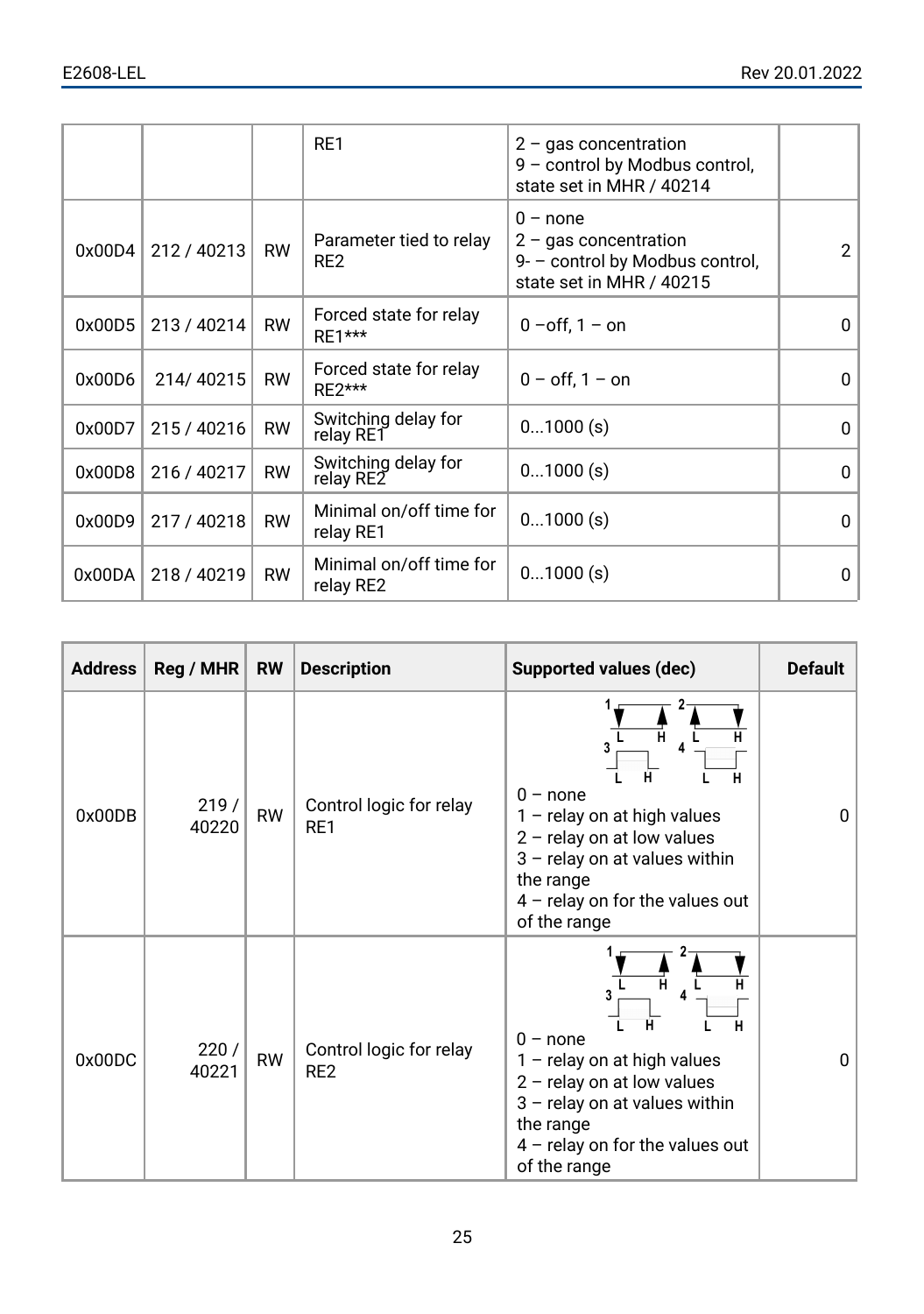| 0x00DD | 221/<br>40222 | <b>RW</b> | LOW setpoint for relay<br>RE1                           | $065535$ (gas units)                                                                                                                                                                                                                                                                                                                                                                                                                                                                                                                                                                                                                                                                                                                                                                                                                                                                                                                                                                                                                                                                                                      | see<br>Specifications |
|--------|---------------|-----------|---------------------------------------------------------|---------------------------------------------------------------------------------------------------------------------------------------------------------------------------------------------------------------------------------------------------------------------------------------------------------------------------------------------------------------------------------------------------------------------------------------------------------------------------------------------------------------------------------------------------------------------------------------------------------------------------------------------------------------------------------------------------------------------------------------------------------------------------------------------------------------------------------------------------------------------------------------------------------------------------------------------------------------------------------------------------------------------------------------------------------------------------------------------------------------------------|-----------------------|
| 0x00DE | 222/<br>40223 | <b>RW</b> | HIGH setpoint for relay<br>RE1                          | $065535$ (gas units)                                                                                                                                                                                                                                                                                                                                                                                                                                                                                                                                                                                                                                                                                                                                                                                                                                                                                                                                                                                                                                                                                                      | see<br>Specifications |
| 0x00DF | 223/<br>40224 | <b>RW</b> | LOW setpoint for relay<br>RE <sub>2</sub>               | 065535 (gas units)                                                                                                                                                                                                                                                                                                                                                                                                                                                                                                                                                                                                                                                                                                                                                                                                                                                                                                                                                                                                                                                                                                        | see<br>Specifications |
| 0x00E0 | 224/<br>40225 | <b>RW</b> | HIGH setpoint for relay<br>RE <sub>2</sub>              | 065535 (gas units)                                                                                                                                                                                                                                                                                                                                                                                                                                                                                                                                                                                                                                                                                                                                                                                                                                                                                                                                                                                                                                                                                                        | see<br>Specifications |
|        |               |           |                                                         |                                                                                                                                                                                                                                                                                                                                                                                                                                                                                                                                                                                                                                                                                                                                                                                                                                                                                                                                                                                                                                                                                                                           |                       |
| 0x00FF | 255/<br>40256 | <b>RW</b> | Sensor, analog outputs,<br><b>LED and buzzer status</b> | bit[0]= $0/1 -$ sensor<br>present/absent, RO<br>bit[1]= $0/1 -$ analog outputs<br>deactivated/activated<br>bit[2]=0/1 - in case the sensor<br>is absent, turn signaling off/on<br>analog output1<br>bit[3]= $0/1 -$ in case the sensor<br>is absent, turn on signaling<br>with low current/high current<br>on analog output1; if bit[2]=0<br>this bit will be ignored<br>bit[4]= $0/1 -$ in case of sensor<br>absent, turn signaling off/on<br>analog output2<br>bit[5]= $0/1 -$ in case of sensor<br>absent, turn on signaling with<br>low current/high current on<br>analog output2; if bit[4]==0<br>this bit will be ignored<br>$bit[6]=0/1 - current/voltage$<br>output detected on output1,<br><b>RO</b><br>$bit[7]=0/1 - current/volt =$<br>output detected on output2,<br><b>RO</b><br>$bit[8]=0/1 - LED$<br>deactivated/activated<br>$bit[9]=0/1 - buzzer$<br>deactivated/activated<br>bit[10]=0/1 - LED is on/off in<br>normal condition<br>bit[11]=0/1 - 1 Hz (50% on,<br>50% off) LED signal off/on if<br>relay1 turned on<br>bit[12]=0/1 - 2 Hz (50% on,<br>50% off) LED signal off/on if<br>relay2 turned on | user<br>defined       |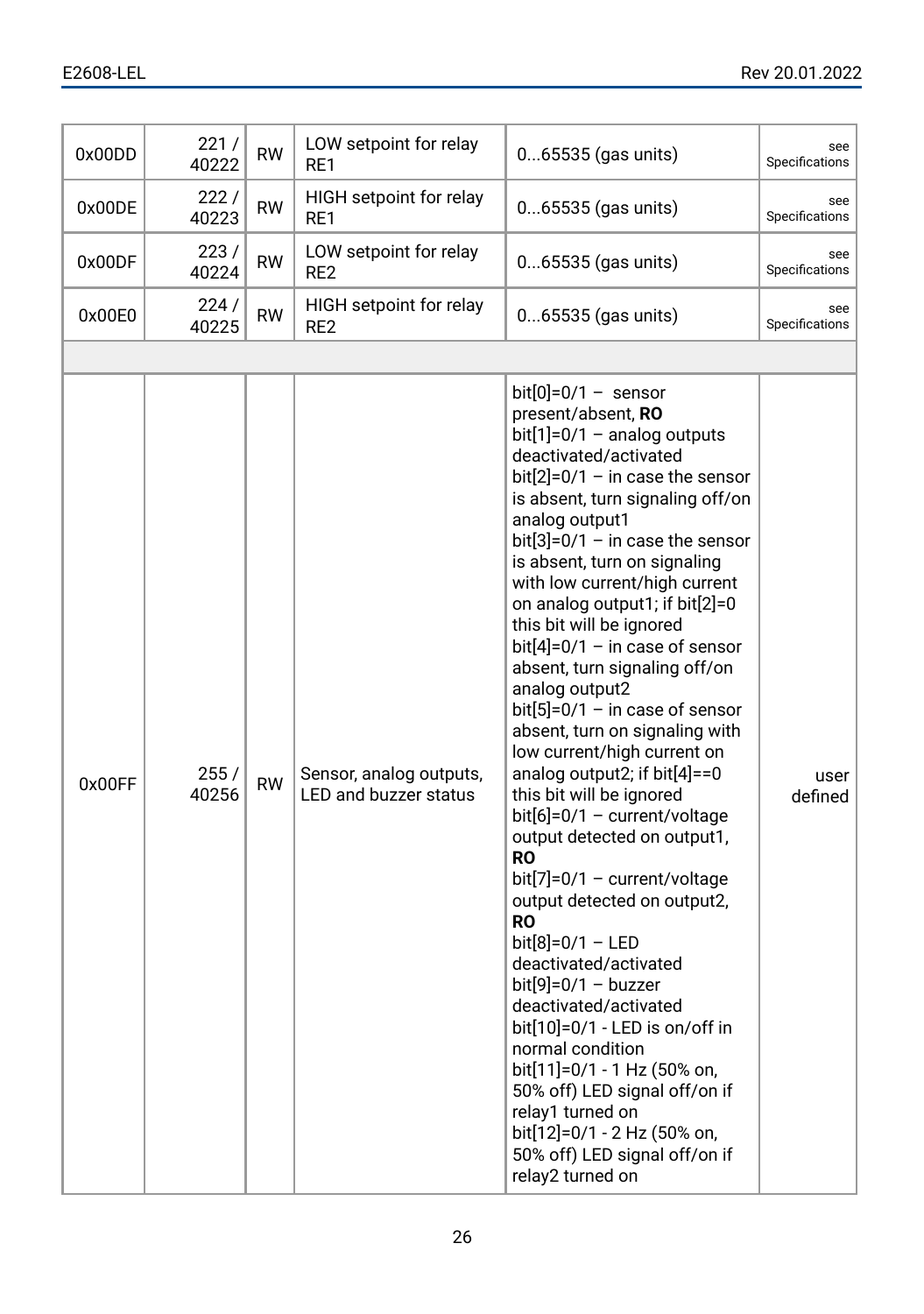| 0x0101 | 257/<br>40258 | R         | Raw gas sensor data               | 04095. ADC units           |                   |
|--------|---------------|-----------|-----------------------------------|----------------------------|-------------------|
| 0x0103 | 259/<br>40260 | R         | Gas concentration,<br>gas units   | 065535, gas units          |                   |
| 0x0105 | 261/<br>40262 | <b>RW</b> | 0% value<br>for analog output 1   | $-32000+32000$ , gas units | User  <br>defined |
| 0x0106 | 262/<br>40263 | <b>RW</b> | 100% value<br>for analog output 1 | $-32000+32000$ , gas units | User  <br>defined |
| 0x0107 | 263/<br>40264 | <b>RW</b> | 0% value<br>for analog output 2   | $-32000+32000$ , gas units | User  <br>defined |
| 0x0108 | 264/<br>40265 | <b>RW</b> | 100% value<br>for analog output 2 | $-32000+32000$ , gas units | User  <br>defined |

\* – The new value is applied after restart.

\*\* – Broadcast slave ID 0 can be used to assign a new ID to the instrument with an unknown ID. When addressing by ID 0 the device shall be the only Modbus instrument in the network. The device will not respond to the Master command when addressed by ID 0.

\*\*\* – This value is dynamic and not kept in EEPROM after a restart.